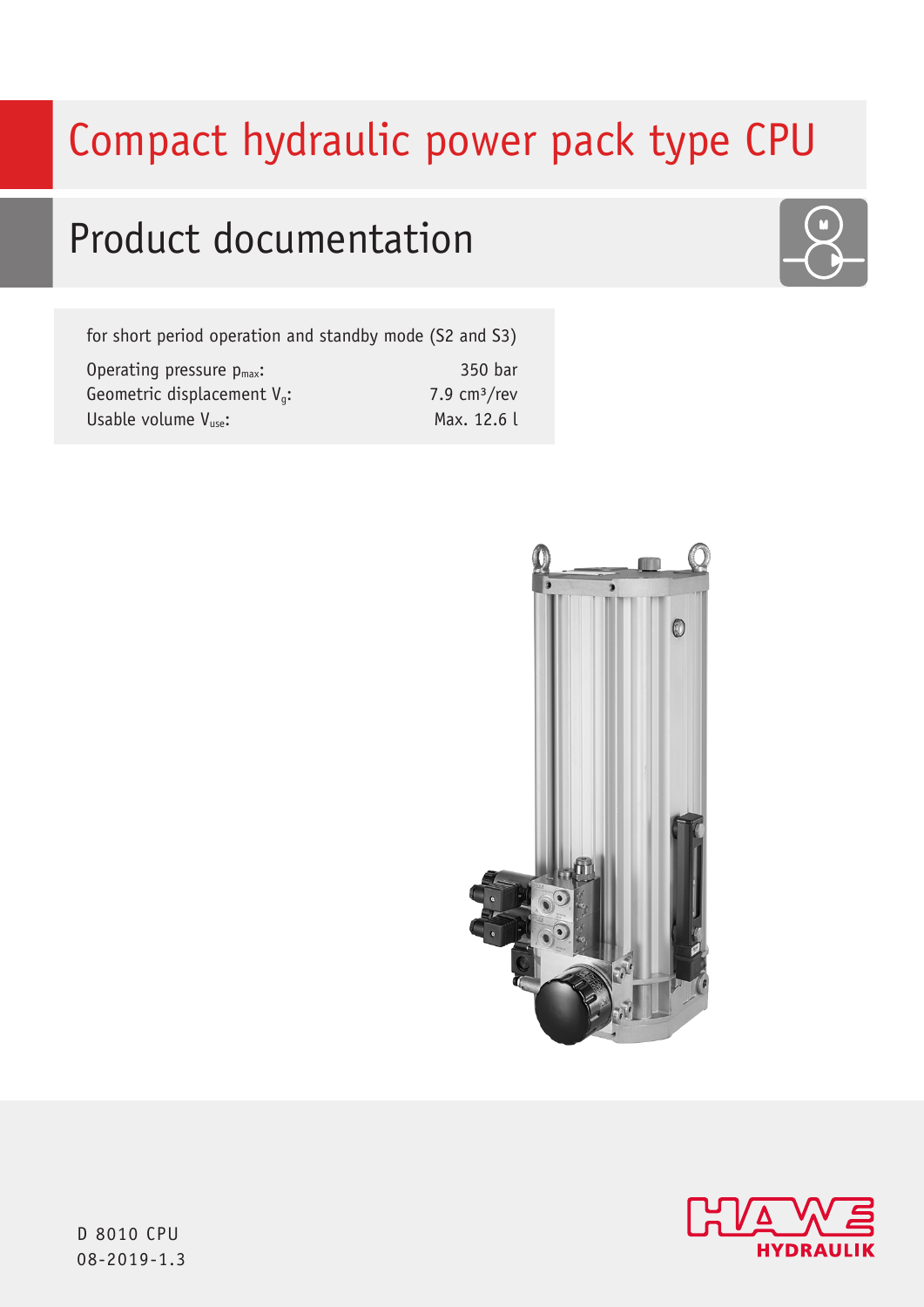

© by HAWE Hydraulik SE.

The reproduction and distribution of this document as well as the use and communication of its contents to others without explicit authorisation is prohibited.

Offenders will be held liable for the payment of damages.

All rights reserved in the event of patent or utility model applications.

Brand names, product names and trademarks are not specifically indicated. In particular with regard to registered and protected names and trademarks, usage is subject to legal provisions.

HAWE Hydraulik respects these legal provisions in all cases.

Printing date / document generated on: 26.08.2019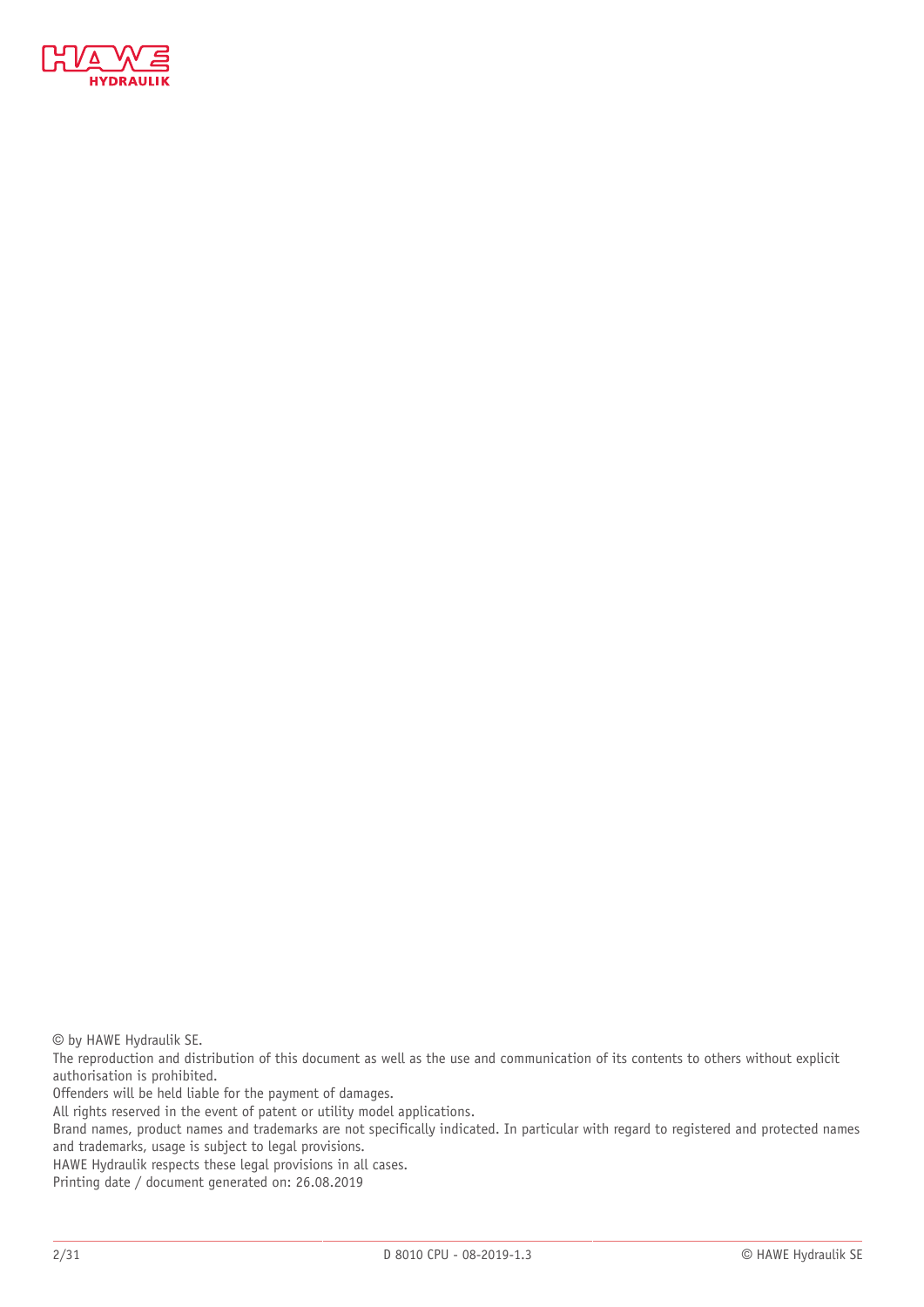

#### **Contents**

| $\mathbf{1}$     |  |
|------------------|--|
| $\overline{2}$   |  |
| 2.1              |  |
| 2.2              |  |
| $\overline{3}$   |  |
| 3.1              |  |
| 3.2              |  |
| $\overline{4}$   |  |
| 4.1              |  |
| 4.2              |  |
| 4.3              |  |
|                  |  |
| 5 <sup>5</sup>   |  |
| 5.1              |  |
| 5.2              |  |
| 5.2.1            |  |
| 5.2.2            |  |
| 5.2.3            |  |
| 5.2.4            |  |
| 5.2.5            |  |
| 5.3              |  |
| 5.4              |  |
| 5.4.1            |  |
| $6 \overline{6}$ |  |
| 6.1              |  |
| 6.1.1            |  |
| 6.2              |  |
|                  |  |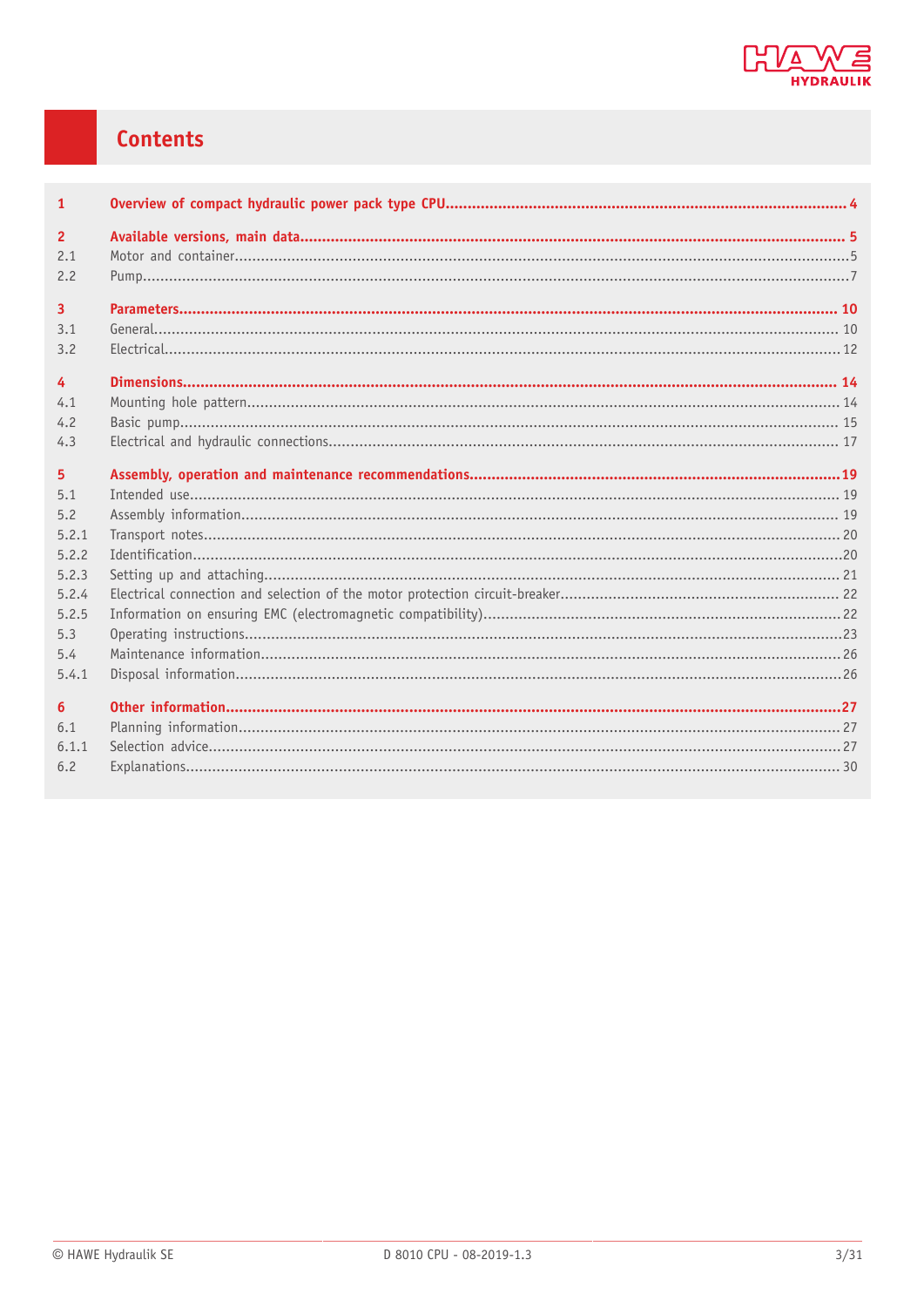

#### <span id="page-3-0"></span>**1 Overview of compact hydraulic power pack type CPU**



Compact hydraulic power packs are a type of hydraulic power pack. They are characterised by a highly compact design, since the motor shaft of the electric motor also acts as the pump shaft.

The compact hydraulic power pack CPU is suited for nominal operating modes S2 (short period operation) and S2 (intermittent operation).

#### **Features and benets:**

- Excellent price-performance ratio
- Resource-saving due to small oil filling volume
- Vertical and horizontal installation possible

#### **Intended applications:**

- Machine tools
- Handling systems
- Wind turbines
- Solar systems



*Compact hydraulic power pack type CPU*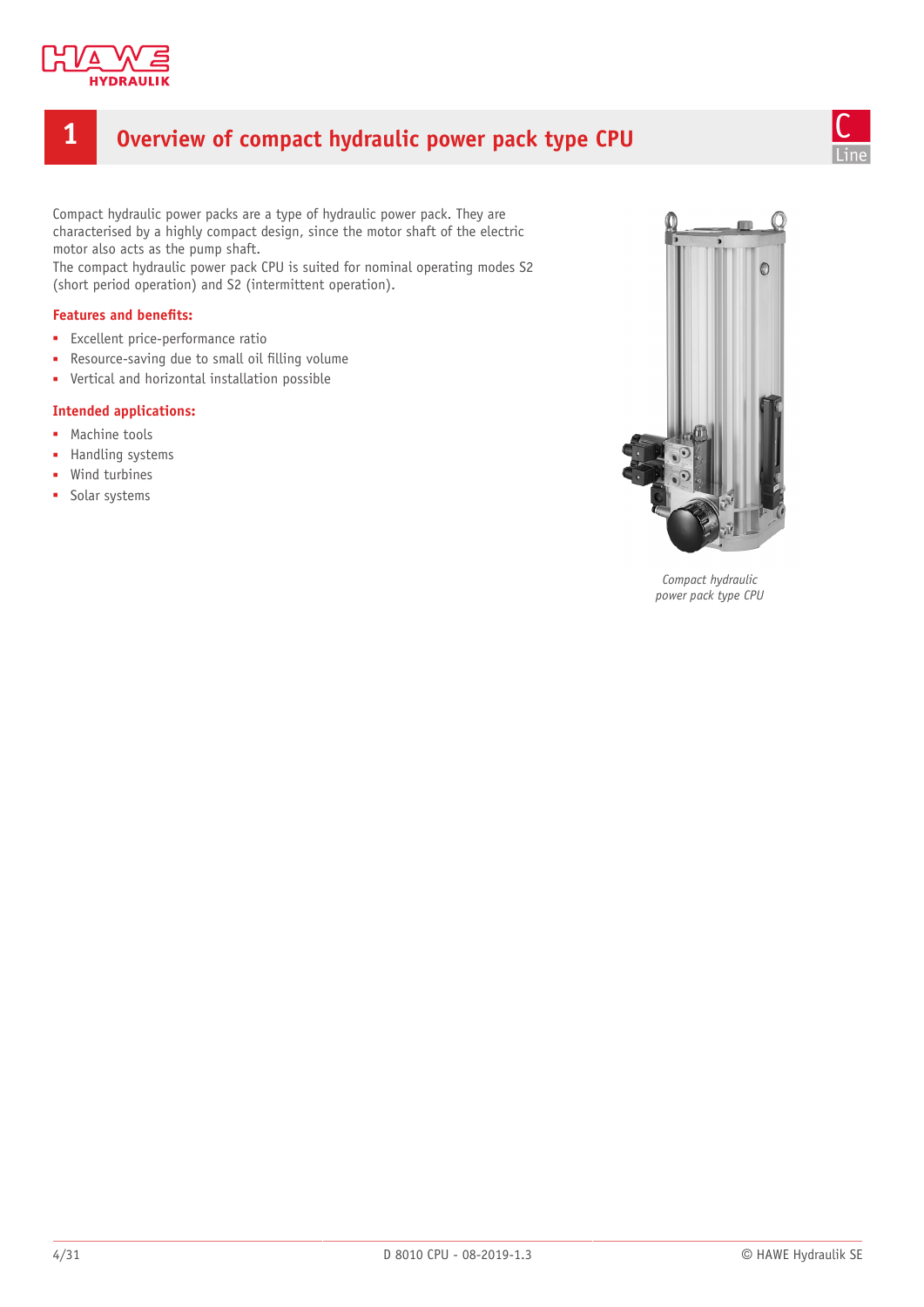

## <span id="page-4-0"></span>**2 Available versions, main data**

Order coding example:

| CPU 34 1 S KDT<br>CPU 34 5 L S |                                                         |           |  | /H 0,91<br>$/2$ 5,2 |  | $-3 \times 400$ V 50 Hz<br>$-3 \times 400$ V 50 Hz         | $-0.37$ kW<br>$-0.75$ kW             |                                                  |
|--------------------------------|---------------------------------------------------------|-----------|--|---------------------|--|------------------------------------------------------------|--------------------------------------|--------------------------------------------------|
|                                |                                                         |           |  |                     |  |                                                            |                                      | Motor voltage and motor power Table 8 Motor data |
|                                |                                                         |           |  | <b>Pump version</b> |  |                                                            | Pump version See Chapter 2.2, "Pump" |                                                  |
|                                | <b>Additional options</b><br>Table 4 Additional options |           |  |                     |  |                                                            |                                      |                                                  |
|                                |                                                         |           |  |                     |  | <b>Installation position</b> Table 3 Installation position |                                      |                                                  |
|                                |                                                         | Tank size |  | Table 2 Tank size   |  |                                                            |                                      |                                                  |
| <b>Basic type</b>              |                                                         |           |  | Table 1 Basic type  |  |                                                            |                                      |                                                  |

#### <span id="page-4-1"></span>**2.1 Motor and container**

#### <span id="page-4-3"></span>**Table 1 Basic type**

| <b>Basic type</b> | Motor voltage                  |
|-------------------|--------------------------------|
|                   | Nominal voltage                |
| <b>CPU 34</b>     | 3x400 V 50 Hz<br>3x460 V 60 Hz |

#### **f** NOTE

The actual power consumption depends on the load and can be up to 1.8 x nominal power.

#### <span id="page-4-2"></span>**Table 2 Tank size**

| CPU 34 - 0.37 kW |                                            |                                         | CPU 34 - 0.75 kW |                                                                                         |                 | CPU 34 - 1.5 kW |                                              |                                         |            |
|------------------|--------------------------------------------|-----------------------------------------|------------------|-----------------------------------------------------------------------------------------|-----------------|-----------------|----------------------------------------------|-----------------------------------------|------------|
| Coding           | <b>Fill volume</b><br>$V_{\text{fill}}(l)$ | Usable volume<br>$V_{\text{usable}}(l)$ |                  | Usable volume<br><b>Fill volume</b><br>$V_{\text{usable}}(l)$<br>$V_{\text{usable}}(l)$ |                 |                 | <b>Fill volume</b><br>$V_{\text{usable}}(l)$ | Usable volume<br>$V_{\text{usable}}(l)$ |            |
|                  |                                            | <b>Vertical</b>                         | Horizontal       |                                                                                         | <b>Vertical</b> | Horizontal      |                                              | <b>Vertical</b>                         | Horizontal |
| $\mathbf{0}$     | 6.5                                        | 3.0                                     | 4.3              | 6.0                                                                                     | 2.5             | 3.0             |                                              | ---                                     | ---        |
| $\mathbf{1}$     | 7.8                                        | 4.3                                     | 5.0              | 7.0                                                                                     | 3.5             | 3.5             | 6.4                                          | 2.9                                     | 3.2        |
| $\overline{2}$   | 10.5                                       | 7.0                                     | 5.3              | 9.8                                                                                     | 6.3             | 5.2             | 9.2                                          | 5.8                                     | 4.7        |
| $\overline{3}$   | 12                                         | 8.5                                     | 6.3              | 11.1                                                                                    | 7.7             | 5.5             | 10.6                                         | 7.2                                     | 5.6        |
| $\overline{4}$   | 14.0                                       | 10.5                                    | 7.3              | 13.2                                                                                    | 9.8             | 6.7             | 12.7                                         | 9.3                                     | 6.4        |
| 5                | 16.1                                       | 12.6                                    | 8.5              | 15.2                                                                                    | 11.8            | 7.7             | 14.8                                         | 11.3                                    | 7.5        |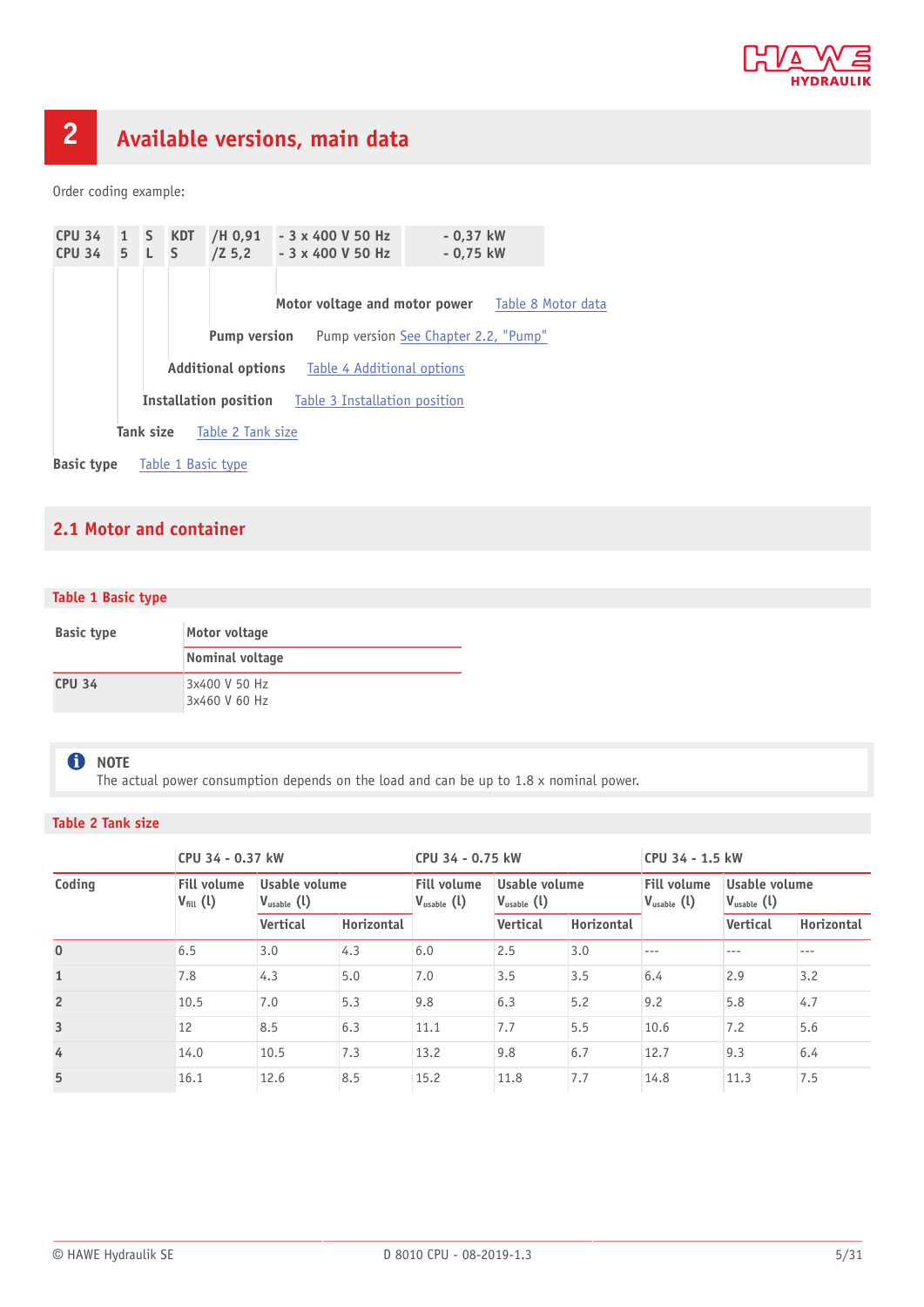

#### <span id="page-5-1"></span>**Table 3 Installation position**

| Coding | Comment    |
|--------|------------|
|        | Vertical   |
|        | Horizontal |

#### **O** NOTE

- The horizontal version can be incorporated vertically.
- The vertical version within radial piston design (coding H) cannot be inserted horizontally.

#### <span id="page-5-0"></span>**Table 4 Additional options**

| Coding | Comment                                    | Vertical  | Horizon-<br>tal |
|--------|--------------------------------------------|-----------|-----------------|
| K      | Oil level gauge (series)                   | $\bullet$ |                 |
| S      | Level switch (N/O contact)                 |           |                 |
| D      | Level switch (N/C contact)                 |           |                 |
| KS/KD  | Fixed combination coding K with coding D/S | $\bullet$ |                 |
|        | Temperature switch (switching point 80°C)  | $\bullet$ |                 |

#### **O** NOTE

Coding S and D cannot be combined together.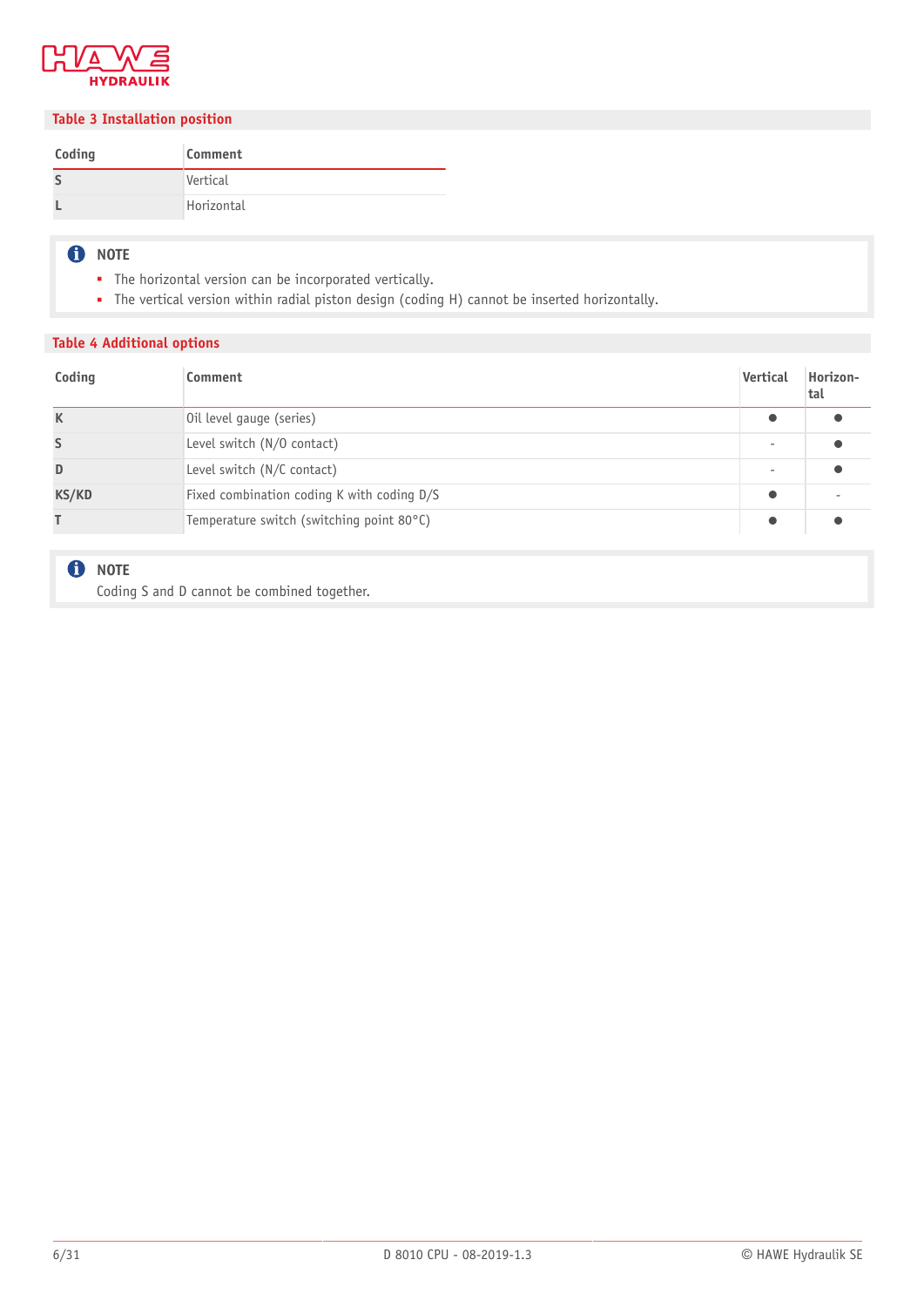

#### <span id="page-6-0"></span>**2.2 Pump**

#### **O** NOTE

- The delivery flow Q<sub>max</sub> relates to the rated speed and varies depending on the load.
- In pump version **Z**, the max. hydraulic work value (pV<sub>g</sub>)<sub>max</sub> is to be reduced by 10%.

#### **Radial piston pump H**

#### **Installed pump elements type MPE**

|                  | Delivery flow coding                             |       |       | H 0.33 | H 0.47 | H 0.59 | H 0.66 | H 0.91 | H 0.93 |
|------------------|--------------------------------------------------|-------|-------|--------|--------|--------|--------|--------|--------|
|                  | Piston diameter (mm)<br>Number of pump elements  |       |       | 4<br>3 | 5<br>3 | 4<br>6 | 6<br>3 | 7<br>3 | 5<br>6 |
|                  | Displacement volume $V_q$ (cm <sup>3</sup> /rev) |       |       | 0.23   | 0.35   | 0.45   | 0.51   | 0.69   | 0.71   |
| CPU 34 - 0.37 kW | Permissible pressure p <sub>max</sub>            | (bar) |       | 350    | 350    | 350    | 350    | 315    | 310    |
|                  | Delivery flow $Q_{\text{max}}$                   | (lpm) | 50 Hz | 0.31   | 0.48   | 0.62   | 0.69   | 0.94   | 0.96   |
|                  |                                                  |       | 60 Hz | 0.37   | 0.58   | 0.75   | 0.48   | 1.14   | 1.17   |
| CPU 34 - 0.75 kW | Permissible pressure p <sub>max</sub>            | (bar) |       | 350    | 350    | 350    | 350    | 350    | 350    |
|                  | Delivery flow $Q_{\text{max}}$                   | (lpm) | 50 Hz | 0.31   | 0.48   | 0.62   | 0.69   | 0.94   | 0.96   |
|                  |                                                  |       | 60 Hz | 0.37   | 0.58   | 0.75   | 0.48   | 1.14   | 1.17   |
| CPU 34 - 1.5 kW  | Permissible pressure $p_{max}$                   | (bar) |       | 350    | 350    | 350    | 350    | 350    | 350    |
|                  | Delivery flow $Q_{\text{max}}$                   | (lpm) | 50 Hz | 0.31   | 0.48   | 0.62   | 0.69   | 0.94   | 0.96   |
|                  |                                                  |       | 60 Hz | 0.37   | 0.58   | 0.75   | 0.84   | 1.14   | 1.17   |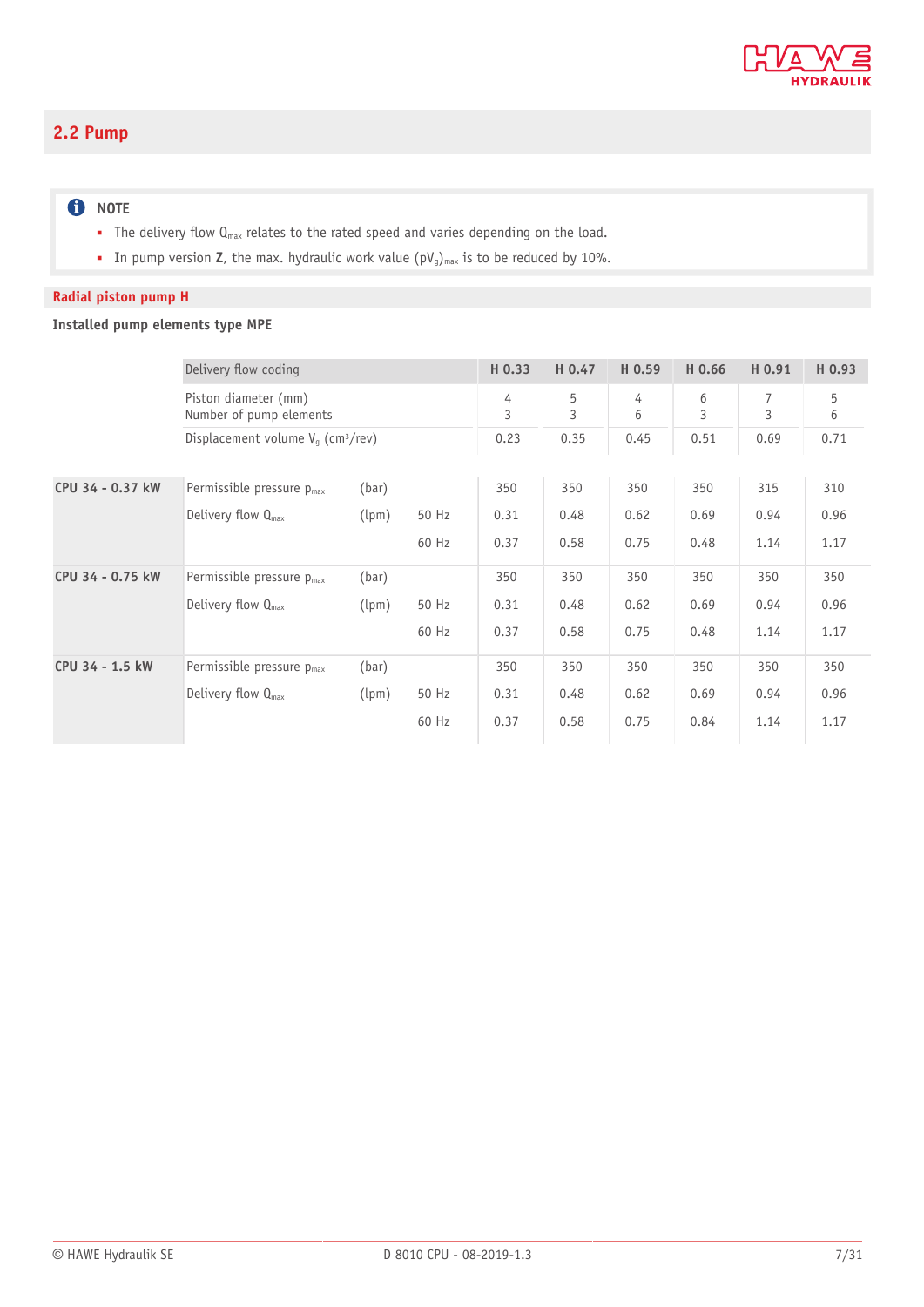

|                  | Delivery flow coding                             |       |       | H 1.18 | H <sub>1.33</sub> | H 1.51 | H 1.81 | H <sub>2.36</sub> | H 2.99 |
|------------------|--------------------------------------------------|-------|-------|--------|-------------------|--------|--------|-------------------|--------|
|                  | Piston diameter (mm)<br>Number of pump elements  |       |       | 8<br>3 | 6<br>6            | 9<br>3 | 7<br>6 | 8<br>6            | 9<br>6 |
|                  | Displacement volume $V_a$ (cm <sup>3</sup> /rev) |       |       | 0.91   | 1.02              | 1.15   | 1.39   | 1.81              | 2.29   |
| CPU 34 - 0.37 kW | Permissible pressure $p_{max}$                   | (bar) |       | 240    | 215               | 190    | 155    | 120               | 95     |
|                  | Delivery flow $Q_{\text{max}}$                   | (lpm) | 50 Hz | 1.23   | 1.38              | 1.56   | 1.88   | 2.46              | 3.11   |
|                  |                                                  |       | 60 Hz | 1.49   | 1.68              | 1.98   | 2.29   | 2.99              | 3.78   |
| CPU 34 - 0.75 kW | Permissible pressure $p_{max}$                   | (bar) |       | 350    | 350               | 350    | 350    | 325               | 255    |
|                  | Delivery flow $Q_{max}$                          | (lpm) | 50 Hz | 1.23   | 1.38              | 1.56   | 1.88   | 2.46              | 3.11   |
|                  |                                                  |       | 60 Hz | 1.49   | 1.68              | 1.98   | 2.29   | 2.99              | 3.78   |
| CPU 34 - 1.5 kW  | Permissible pressure $p_{max}$                   | (bar) |       | 350    | 350               | 350    | 350    | 350               | 350    |
|                  | Delivery flow $Q_{\text{max}}$                   | (lpm) | 50 Hz | 1.23   | 1.38              | 1.56   | 1.88   | 2.46              | 3.11   |
|                  |                                                  |       | 60 Hz | 1.49   | 1.68              | 1.89   | 2.29   | 2.99              | 3.78   |

#### **Installed pump elements type PE**

|                  | Delivery flow coding                             |       |       |         | H 2.66  | H 3.12  | H 3.61  | H 4.14  | H 4.72  |
|------------------|--------------------------------------------------|-------|-------|---------|---------|---------|---------|---------|---------|
|                  | Piston diameter (mm)<br>Number of pump elements  |       |       | 10<br>3 | 12<br>3 | 13<br>3 | 14<br>3 | 15<br>3 | 16<br>3 |
|                  | Displacement volume $V_a$ (cm <sup>3</sup> /rev) |       |       | 1.41    | 2.04    | 2.39    | 2.77    | 3.18    | 3.62    |
| CPU 34 - 0.75 kW | Permissible pressure $p_{max}$                   | (bar) |       | 350     | 285     | 245     | 210     | 185     | 160     |
|                  | Delivery flow $Q_{\text{max}}$                   | (lpm) | 50 Hz | 1.91    | 2.76    | 3.23    | 3.74    | 4.30    | 4.89    |
|                  |                                                  |       | 60 Hz | 2.31    | 3.34    | 3.91    | 4.54    | 5.21    | 5.93    |
| CPU 34 - 1.5 kW  | Permissible pressure p <sub>max</sub>            | (bar) |       | 350     | 350     | 330     | 290     | 250     | 220     |
|                  | Delivery flow $Q_{\text{max}}$                   | (lpm) | 50 Hz | 1.91    | 2.76    | 3.23    | 3.74    | 4.30    | 4.89    |
|                  |                                                  |       | 60 Hz | 2.31    | 3.34    | 3.91    | 4.54    | 5.21    | 5.93    |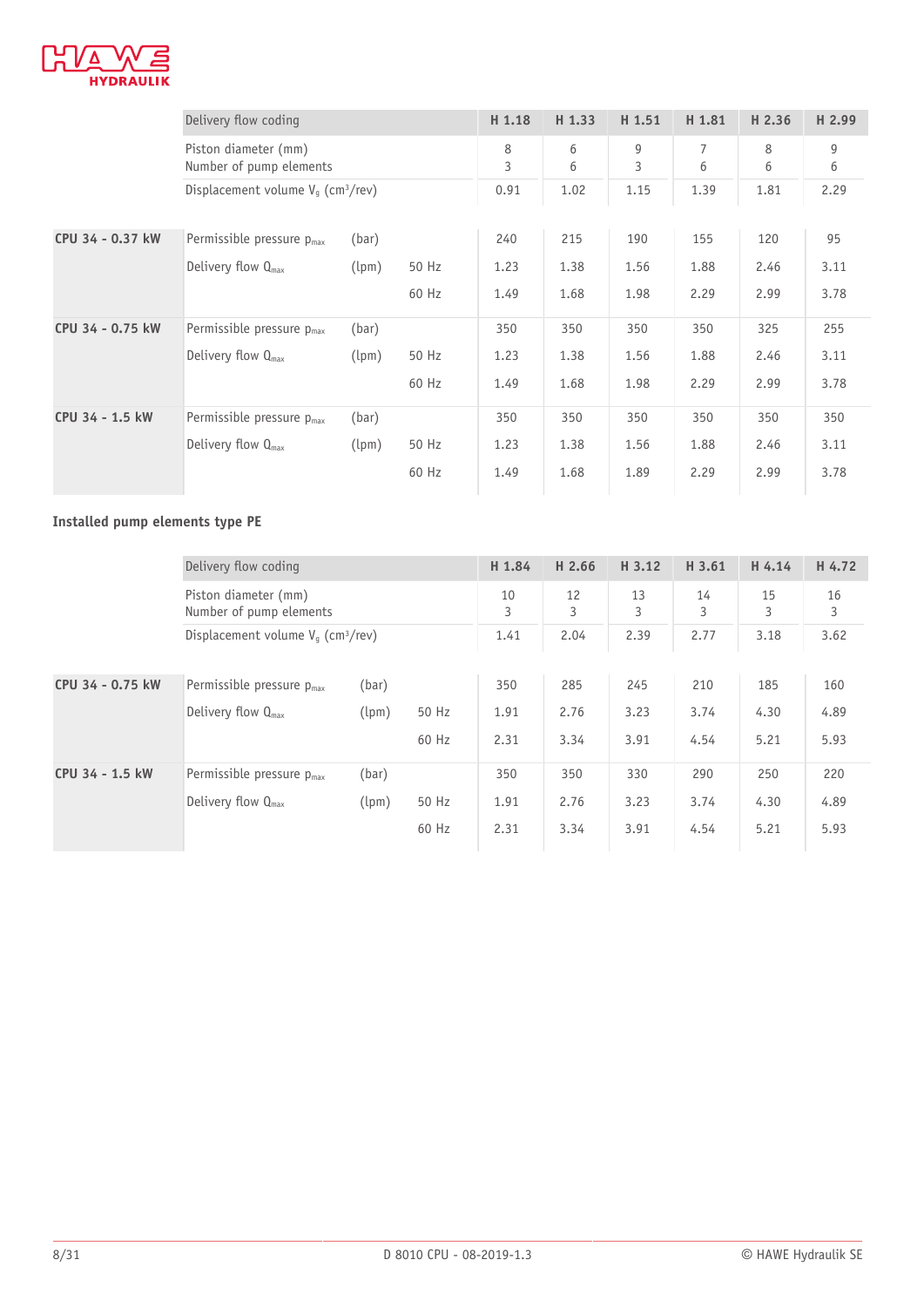

#### **Gear pump Z**

|                  | Delivery flow coding                             |       |       | $Z$ 1.1      | $Z$ 1.7      | $Z$ 2.0      | $Z$ 2.7      | $Z$ 3.5      | $Z$ 4.5      |
|------------------|--------------------------------------------------|-------|-------|--------------|--------------|--------------|--------------|--------------|--------------|
|                  | Size                                             |       |       | $\mathbf{1}$ | $\mathbf{1}$ | $\mathbf{1}$ | $\mathbf{1}$ | $\mathbf{1}$ | $\mathbf{1}$ |
|                  | Displacement volume $V_q$ (cm <sup>3</sup> /rev) |       |       | 0.8          | 1.1          | 1.4          | 1.9          | 2.4          | 3.1          |
|                  |                                                  |       |       |              |              |              |              |              |              |
| CPU 34 - 0.75 kW | Permissible pressure p <sub>max</sub>            | (bar) |       | 200          | 200          | 200          | 200          | 200          | 160          |
|                  | Delivery flow $Q_{\text{max}}$                   | (lpm) | 50 Hz | 1.09         | 1.5          | 1.90         | 2.58         | 3.26         | 4.22         |
|                  |                                                  |       | 60 Hz | 1.32         | 1.82         | 2.31         | 3.14         | 3.96         | 5.12         |
| CPU 34 - 1.5 kW  | Permissible pressure $p_{max}$                   | (bar) |       | 200          | 200          | 200          | 200          | 200          | 160          |
|                  | Delivery flow Q <sub>max</sub>                   | (lpm) | 50 Hz | 1.09         | 1.5          | 1.90         | 2.58         | 3.26         | 4.22         |
|                  |                                                  |       | 60 Hz | 1.32         | 1.82         | 2.31         | 3.14         | 3.96         | 5.12         |
|                  |                                                  |       |       |              |              |              |              |              |              |
|                  | Delivery flow coding                             |       |       | $Z$ 5.2      | $Z$ 6.4      | $Z$ 6.9      | Z 8.8        | Z 9.8        | Z 11.3       |
|                  | Size                                             |       |       | $\mathbf{1}$ | $\mathbf{1}$ | $\mathbf{1}$ | $\mathbf{1}$ | $\mathbf{1}$ | $\mathbf{1}$ |
|                  | Displacement volume $V_a$ (cm <sup>3</sup> /rev) |       |       | 3.61         | 4.39         | 4.79         | 6.21         | 7.01         | 7.89         |
| CPU 34 - 0.75 kW | Permissible pressure p <sub>max</sub>            | (bar) |       | 145          | 120          | 110          | 85           | 75           | 65           |
|                  | Delivery flow $Q_{\text{max}}$                   | (lpm) | 50 Hz | 4.90         | 5.98         | 6.53         | 8.30         | 9.52         | 10.74        |
|                  |                                                  |       | 60 Hz | 5.94         | 7.26         | 7.92         | 10.07        | 11.55        | 13.04        |
| CPU 34 - 1.5 kW  | Permissible pressure p <sub>max</sub>            | (bar) |       | 200          | 175          | 160          | 125          | 110          | 95           |
|                  | Delivery flow Q <sub>max</sub>                   | (lpm) | 50 Hz | 4.90         | 5.98         | 6.53         | 8.30         | 9.52         | 10.74        |
|                  |                                                  |       | 60 Hz | 5.94         | 7.26         | 7.92         | 10.07        | 11.55        | 13.04        |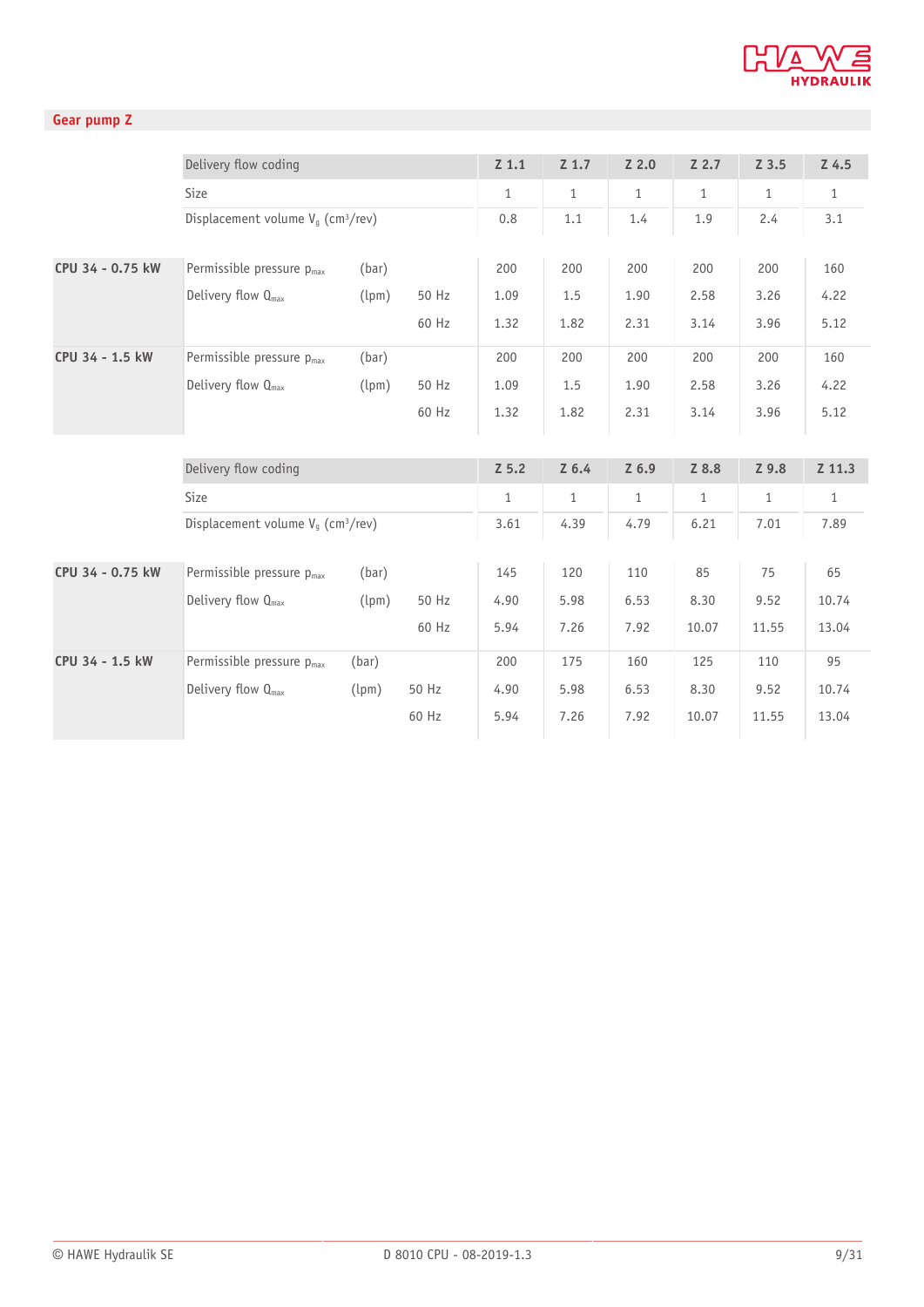

### <span id="page-9-0"></span>**3 Parameters**

#### <span id="page-9-1"></span>**3.1 General**

#### **General information**

| Conformity                   | Declaration of incorporation according to Machinery Directive 2006/42/EC, see<br>٠<br>Chapter 6.2, "Explanations"<br>Declaration of conformity according to Low-Voltage Directive 2006/95/EC, see Chapter 6.2,<br>٠<br>"Explanations" |  |  |  |  |  |  |
|------------------------------|---------------------------------------------------------------------------------------------------------------------------------------------------------------------------------------------------------------------------------------|--|--|--|--|--|--|
| <b>Designation</b>           | Hydraulic power pack                                                                                                                                                                                                                  |  |  |  |  |  |  |
| <b>Design</b>                | Valve-controlled radial piston pump or gear pump                                                                                                                                                                                      |  |  |  |  |  |  |
| Model                        | Compact hydraulic power pack (closed unit with a pump, electric drive and tank)                                                                                                                                                       |  |  |  |  |  |  |
| <b>Material</b>              | Housing: Aluminium                                                                                                                                                                                                                    |  |  |  |  |  |  |
| <b>Attachment</b>            | M8 threaded holes, see dimensioned drawings                                                                                                                                                                                           |  |  |  |  |  |  |
| <b>Installation position</b> | Vertical (CPUS) or horizontal (CPUL)<br>Take note of the installation instructions for horizontal positioning in section 4.2.                                                                                                         |  |  |  |  |  |  |
| <b>Rotation direction</b>    | Radial piston pump - any<br>Gear pump - anticlockwise<br>(Rotation direction only ascertainable from check of delivery flow; if there is no delivery flow<br>in the three-phase version, replace two of the three main conductors)    |  |  |  |  |  |  |
| Speed range                  | Radial piston pump H:<br>100  3500 rpm<br>Gear pump<br>Z 1.1  Z 2.7:<br>800 to 4000 rpm<br>$Z$ 3.5 $Z$ 8.4:<br>500  3800 rpm<br>Z 8.8  Z 11.3:<br>500  3500 rpm                                                                       |  |  |  |  |  |  |
| Line connection              | only via bolted-on connection blocks, connection drilling pattern See Chapter 4.3, "Electrical<br>and hydraulic connections"                                                                                                          |  |  |  |  |  |  |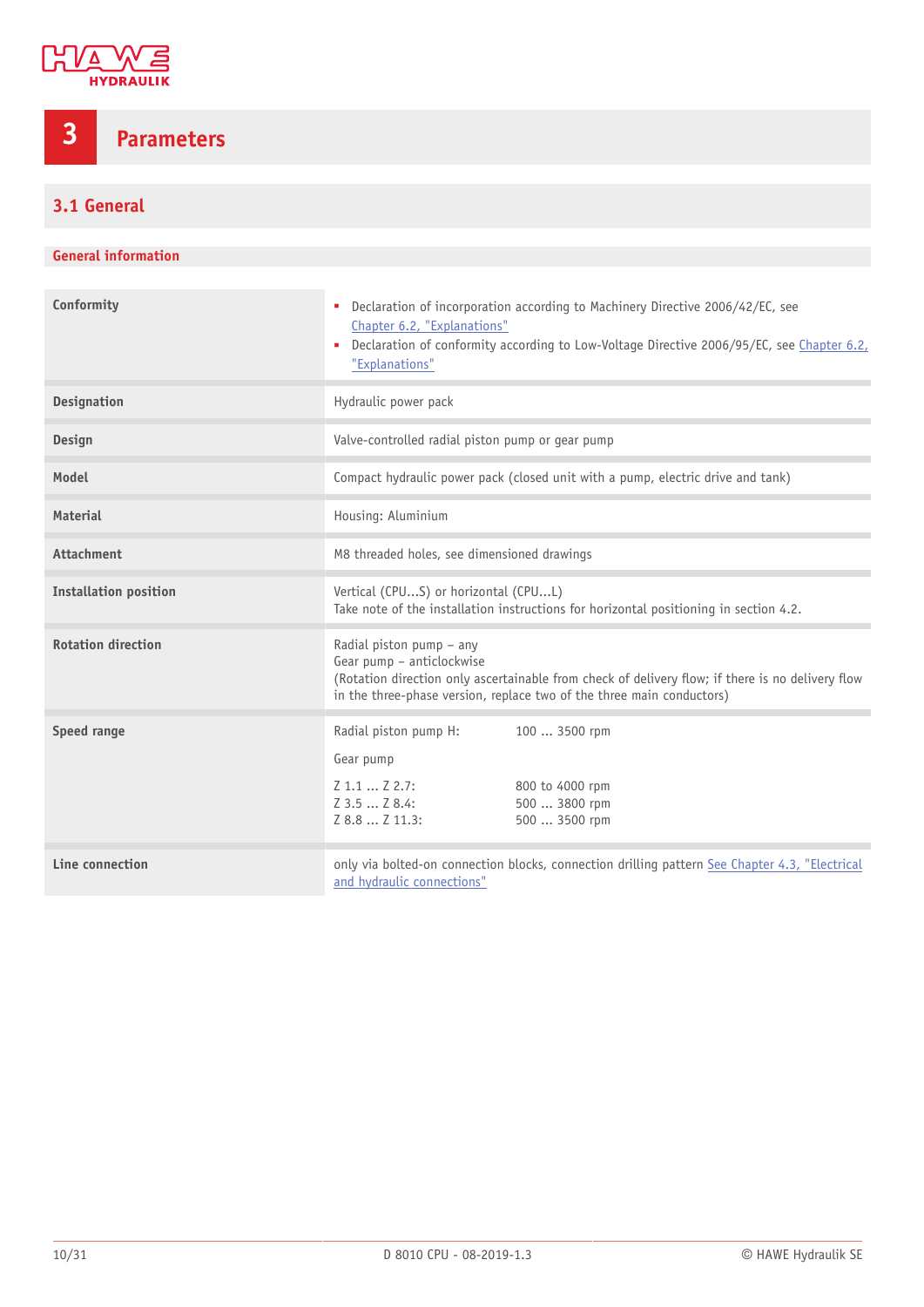

| Hydraulic fluid          | Hydraulic oil: according to DIN 51 524 Part 1 to 3; ISO VG 10 to 68 according to DIN 51 519<br>Viscosity range: min. approx. 4; max. approx. 800 mm $\frac{2}{s}$<br>Optimal operating range: approx. 10  500 mm <sup>2</sup> /s<br>Also suitable for biologically degradable pressure fluids type HEPG (polyalkylene glycol) and<br>HEES (synthetic ester) at operating temperatures up to approx. $+70^{\circ}$ C.                          |
|--------------------------|-----------------------------------------------------------------------------------------------------------------------------------------------------------------------------------------------------------------------------------------------------------------------------------------------------------------------------------------------------------------------------------------------------------------------------------------------|
| <b>Cleanliness level</b> | ISO 4406<br>21/18/1519/17/13                                                                                                                                                                                                                                                                                                                                                                                                                  |
| <b>Temperature</b>       | Ambient: approx. -40  +80 $\degree$ C, Fluid: -25  +80 $\degree$ C, Note the viscosity range!<br>Permissible temperature during start: -40°C (observe start-viscosity!), as long as the service<br>temperature is at least 20K higher for the following operation.<br>Biologically degradable pressure fluids: Observe manufacturer's specifications. By considera-<br>tion of the compatibility with seal material not over $+70^{\circ}$ C. |

#### **Weight**

#### **More possible additional weight per**

- Tank size
- Pump type

#### **Weight per motor size Additional weight per tank size Type Tank size CPU 34 - 0.37 kW** 16.6 kg 0 --**CPU 34 - 0.75 kW** 12.5 kg 1 + 0.6 kg **CPU 34 - 1.5 kW** 24.4 kg 2 + 2.0 kg  $3 + 2.8$  kg  $4 + 3.8$  kg  $-4.9 \text{ kg}$

#### **Additional weight per pump type**

| н              |           |            |            |
|----------------|-----------|------------|------------|
| $3 \times MPE$ | --        | Z 2.0Z 4.5 | $+ 1.2$ kg |
| 6 x MPE        | $+0.3$ kg | $Z$ 5.2    | $+1.3$ kg  |
| $3 \times PE$  | $+0.6$ kg | Z 6.9Z 9.8 | $+1.4$ kg  |
|                |           | Z 11.3     | $+1.5$ kg  |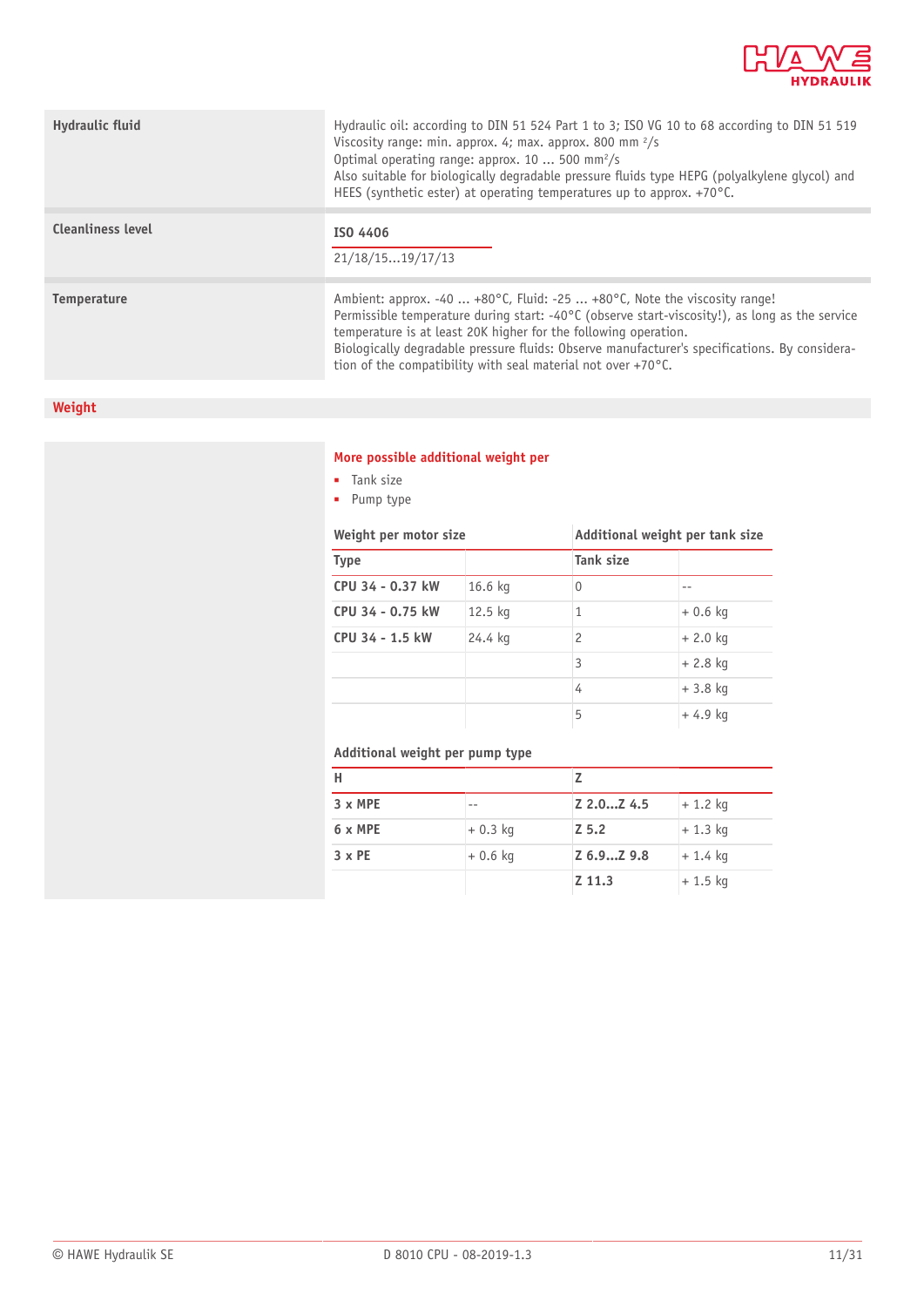

#### <span id="page-11-0"></span>**3.2 Electrical**

Data applies to radial piston pumps and gear pumps

The drive motor forms a closed, inseparable unit with the pump, see description [Chapter 1,](#page-3-0) "Overview of compact hydraulic power pack [type CPU"](#page-3-0).

| Port                    | Version with integrated terminal box, flat plug sleeve 6.3 AMP<br>cable fitting M20 x 1.5 not part of the delivery |
|-------------------------|--------------------------------------------------------------------------------------------------------------------|
| <b>Protection class</b> | IP 65 according to IEC 60529                                                                                       |
| <b>Protection class</b> | VDE 0100 Protection class 1                                                                                        |
| Insulation              | designed in accordance with EN 60664-1                                                                             |

#### **3-phase motor**

<span id="page-11-1"></span>**Table 8 Motor data**

| - - - - - - - - - - - - - |                                                                       |                              |                            |                                       |                                                 |                                       |                                                      |
|---------------------------|-----------------------------------------------------------------------|------------------------------|----------------------------|---------------------------------------|-------------------------------------------------|---------------------------------------|------------------------------------------------------|
| <b>Type</b>               | Nominal voltage<br>and power frequency power<br>$ U_{N} (V)$ , f (Hz) | <b>Nominal</b><br>$P_N$ (kW) | Rated speed<br>$n_N$ (rpm) | <b>Nominal</b><br>current<br>$I_N(A)$ | <b>Starting</b><br>current ratio<br>$I_A / I_N$ | <b>Power factor</b><br>$\cos \varphi$ | Hydraulic work<br>value $(pV_q)$ max<br>(bar $cm3$ ) |
| CPU 34 - 0.37 kW          | 3x400 V 50 Hz                                                         | 0.37                         | 1360                       | 1.86                                  | 4.0                                             | 0.69                                  | 220                                                  |
|                           | 3x460 V 60 Hz                                                         | 0.44                         | 1700                       | 1.07                                  | 5.0                                             | 0.70                                  | 220                                                  |
| CPU 34 - 0.75 kW          | 3x400 V 50 Hz                                                         | 0.75                         | 1380                       | 1.93                                  | 6.0                                             | 0.76                                  | 590                                                  |
|                           | 3x460 V 60 Hz                                                         | 0.86                         | 1655                       | 1.93                                  | 5.6                                             | 0.75                                  | 590                                                  |
| CPU 34 - 1.5 kW           | 3x400 V 50 Hz                                                         | 1.5                          | 1390                       | 3.8                                   | 6.5                                             | 0.73                                  | 1150                                                 |
|                           | 3x460 V 60 Hz                                                         | 1.8                          | 1665                       | 3.8                                   | 6.0                                             | 0.73                                  | 1150                                                 |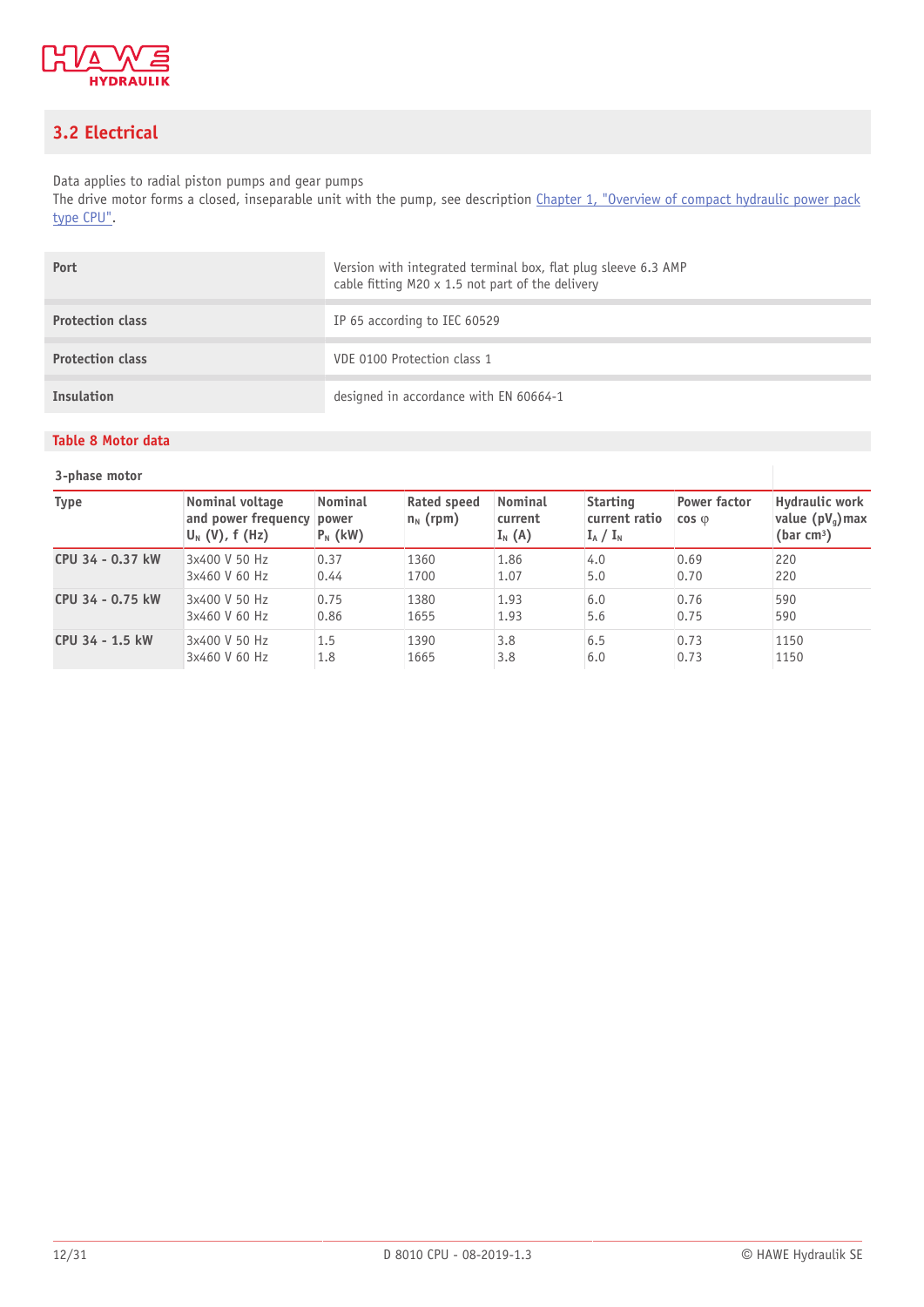

**Temperature switch** Electrical connection [See Chapter 4.3](#page-16-0)

| Technical data:           |  |
|---------------------------|--|
| Bimetallic-element switch |  |



| Coding T                                                          |                                        |                               |         |
|-------------------------------------------------------------------|----------------------------------------|-------------------------------|---------|
|                                                                   | Contact                                | $N/C$ contact                 |         |
|                                                                   | Switching point                        | 80 ±5°C                       |         |
|                                                                   | Max. voltage                           |                               |         |
|                                                                   | Nominal current                        | 1.6A                          |         |
|                                                                   | Max. current at 24 V                   | 1.5A                          |         |
| Level switch                                                      | Max. DC/AC switching capacity<br>30 VA |                               |         |
| Electrical connection See Chapter 4.3<br>Coding D, S (horizontal) | Max. DC/AC current                     | 10.5 A ( $\cos \varphi = 1$ ) |         |
|                                                                   | Max. voltage                           | 230 V DC/AC                   |         |
| Coding D, S (vertical)                                            | Coding                                 | D                             | $\sf S$ |
|                                                                   | Max. DC/AC switching capacity          | 5 W                           | 10 W    |
|                                                                   | Max. DC/AC current                     | 0.25A                         |         |
|                                                                   | Max. voltage                           | 50 V DC/AC                    |         |

**D (N/C contact) S (N/O contact)**



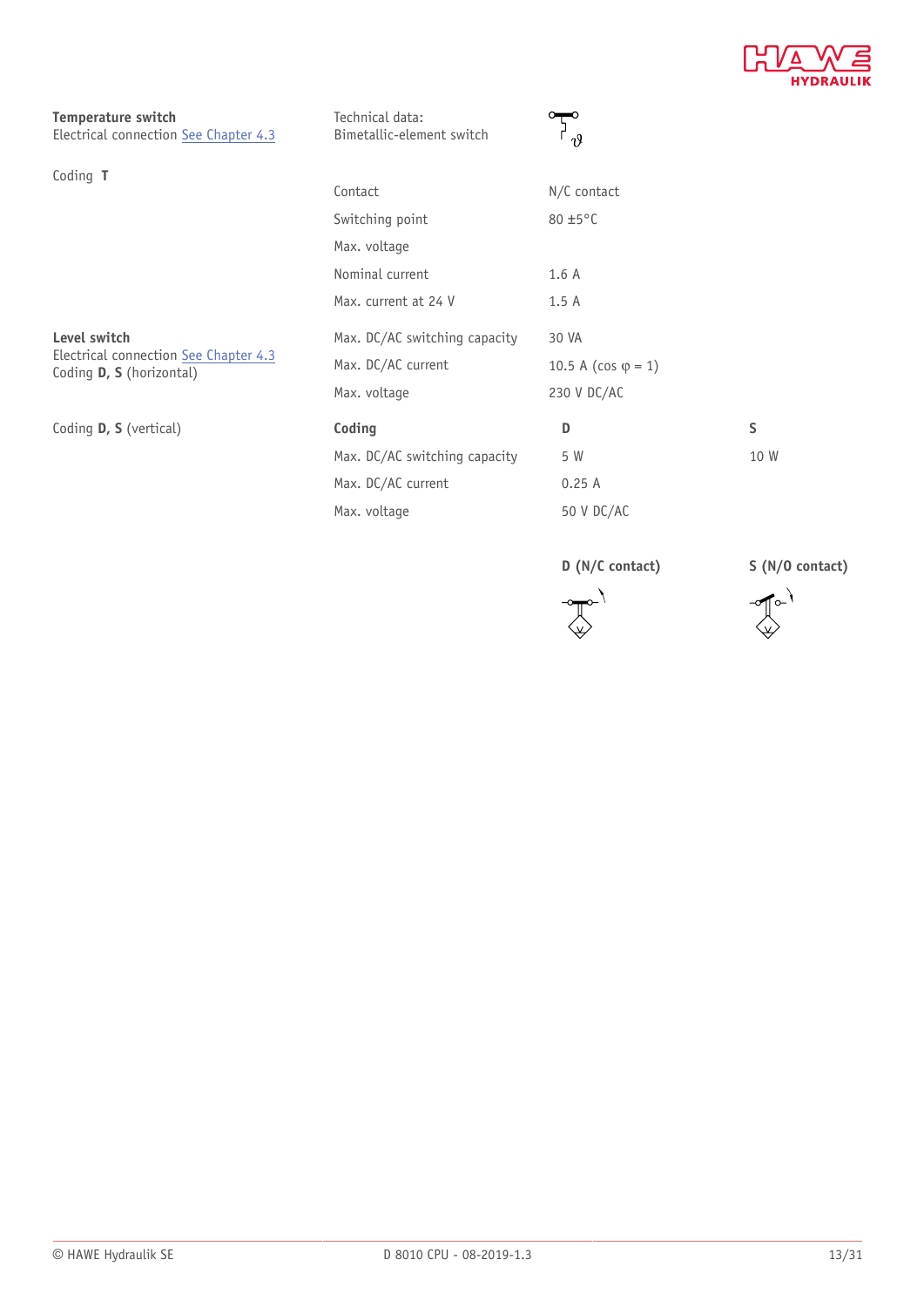

#### <span id="page-13-0"></span>**4 Dimensions**

<span id="page-13-1"></span>All dimensions in mm, subject to change.

#### **4.1 Mounting hole pattern**

Horizontal version coding **L**



| Tank size | a   |
|-----------|-----|
| CPU0      | 328 |
| CPU1      | 378 |
| CPU2      | 484 |
| CPU3      | 538 |
| CPU4      | 618 |
| CPU5      | 698 |

Vertical version coding **S**



Recommended attachment



1 Damping element  $\varnothing$ 40x30/M8 (65 Shore)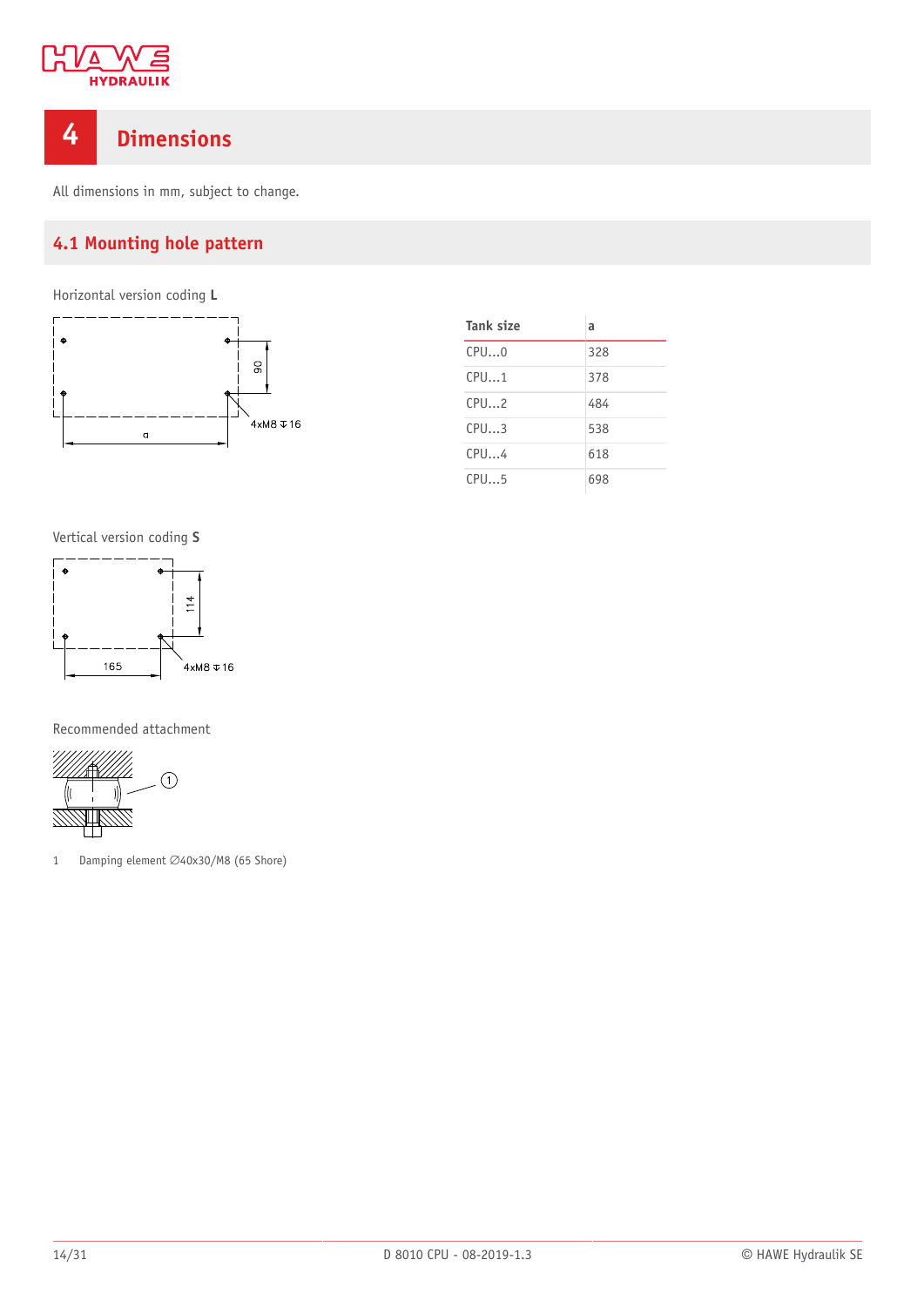

#### <span id="page-14-0"></span>**4.2 Basic pump**

#### **Vertical version**





| Coding         | L   | А   |
|----------------|-----|-----|
| $\cap$         | 350 | 328 |
| $\overline{1}$ | 400 | 378 |
| $\overline{c}$ | 506 | 484 |
| $\overline{3}$ | 560 | 538 |
| 4              | 640 | 618 |
| 5              | 720 | 698 |



- 1 Bleeding (G  $1/2$ ) 10  $\mu$ m
- 2 Oil level gauge (K) round
- 3a Oil level gauge (pipe) without level switch
- 3b Oil level gauge (pipe) with level switch
- 4 Oil drain (G 1/2)
- 5 Hydraulic connection
- 6 Electrical connection

#### **O** NOTE

If a horizontal version is used in a vertical position, ensure that the vent is on top and the built-in internal pump is at the bottom.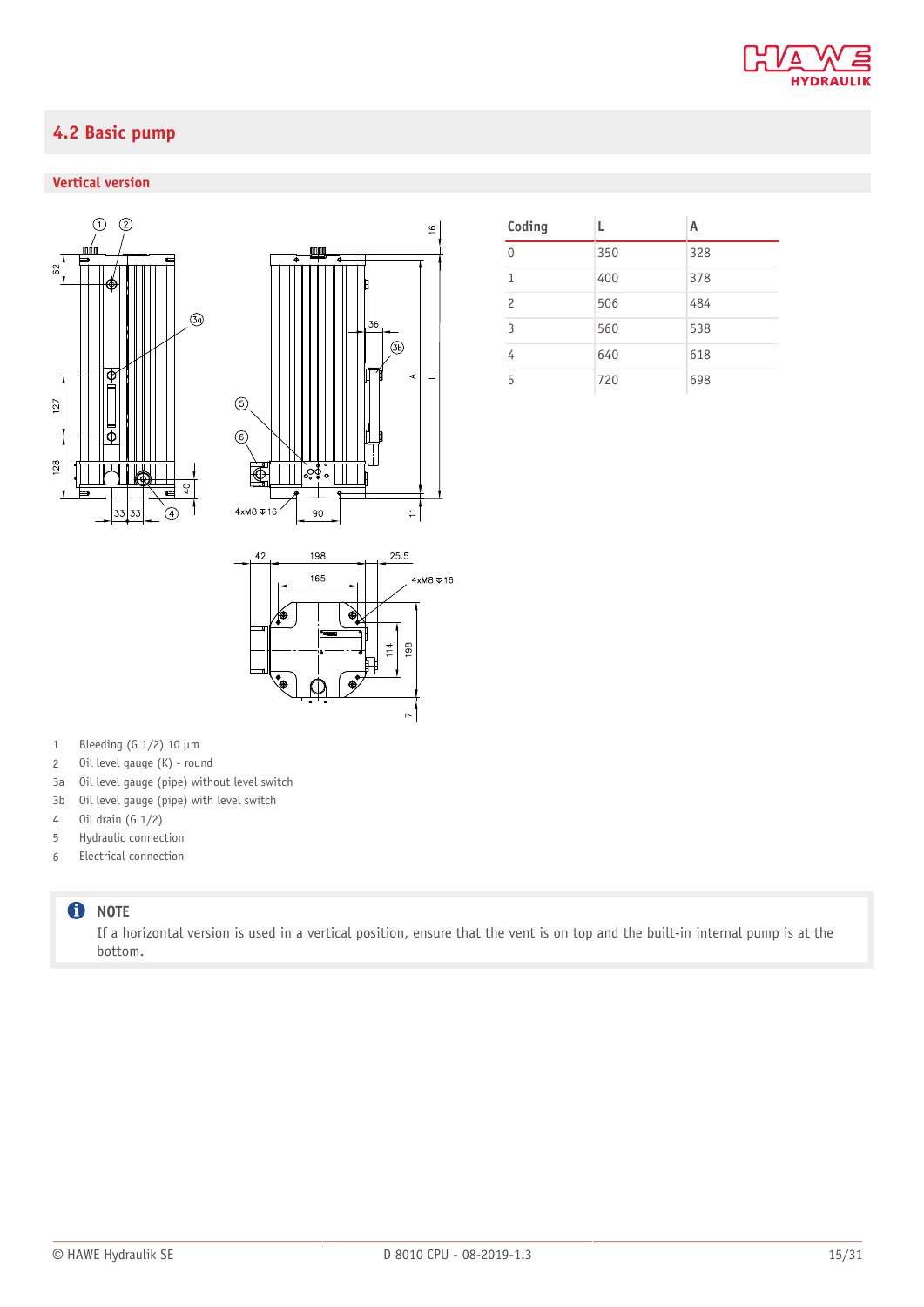

#### **Horizontal version**



| Coding         | L   | А   |
|----------------|-----|-----|
| $\Omega$       | 350 | 328 |
| $\mathbf{1}$   | 400 | 378 |
| $\overline{c}$ | 506 | 484 |
| $\overline{3}$ | 560 | 538 |
| $\overline{4}$ | 640 | 618 |
| 5              | 720 | 698 |

- 1 Bleeding (G  $1/2$ ) 10  $\mu$ m
- Oil level gauge (K)
- Oil drain (G 1/2)
- Hydraulic connection
- Electrical connection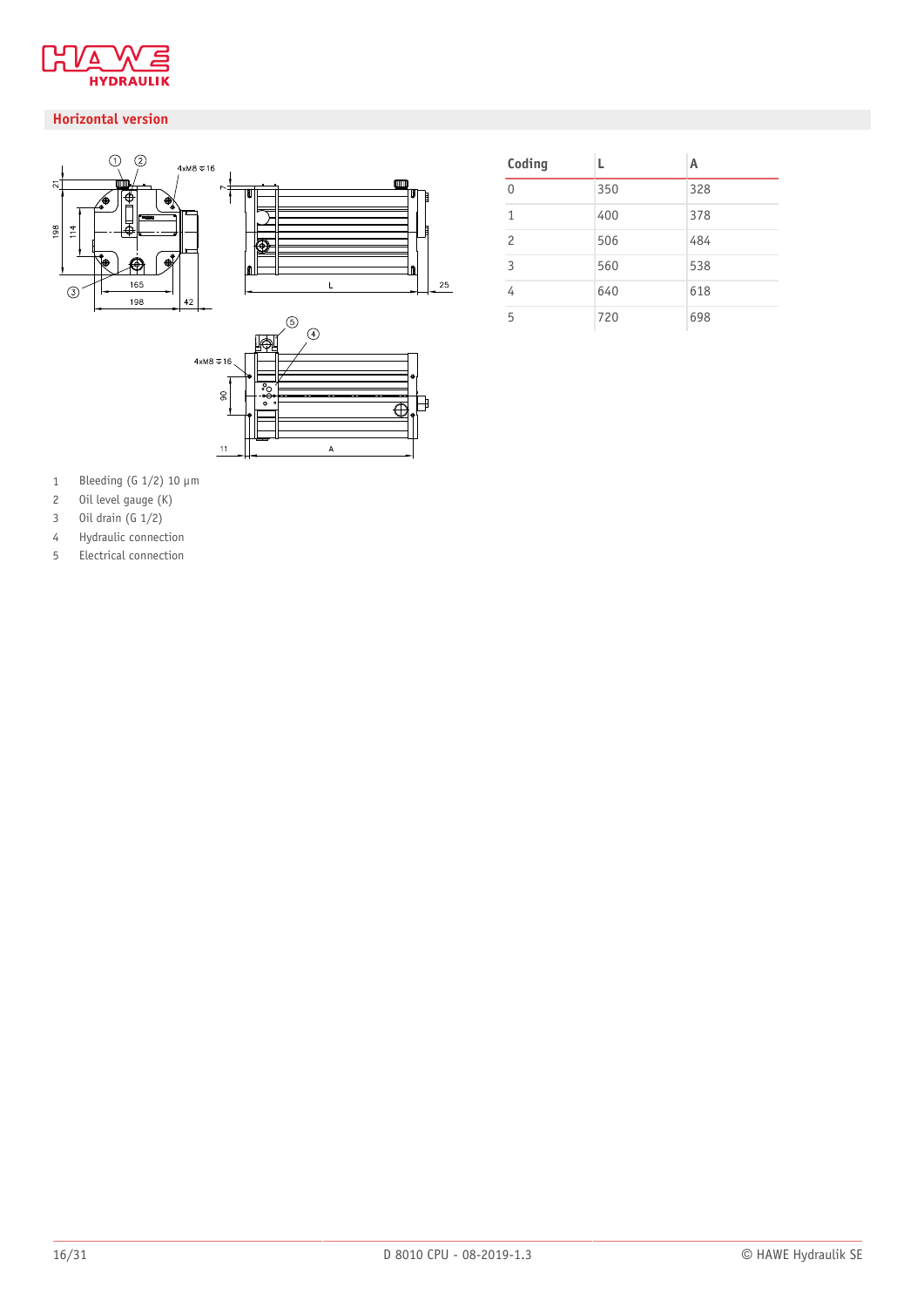

#### <span id="page-16-0"></span>**4.3 Electrical and hydraulic connections**

#### **Hydraulic**

**Pump**





**Hole for self-made connection block**



1 Sealing of the connections: P, P1, P3 = 8x2 NBR 90 Sh  $R = 10.5 \times 1.4 \times 1.9$  NBR (Kantseal)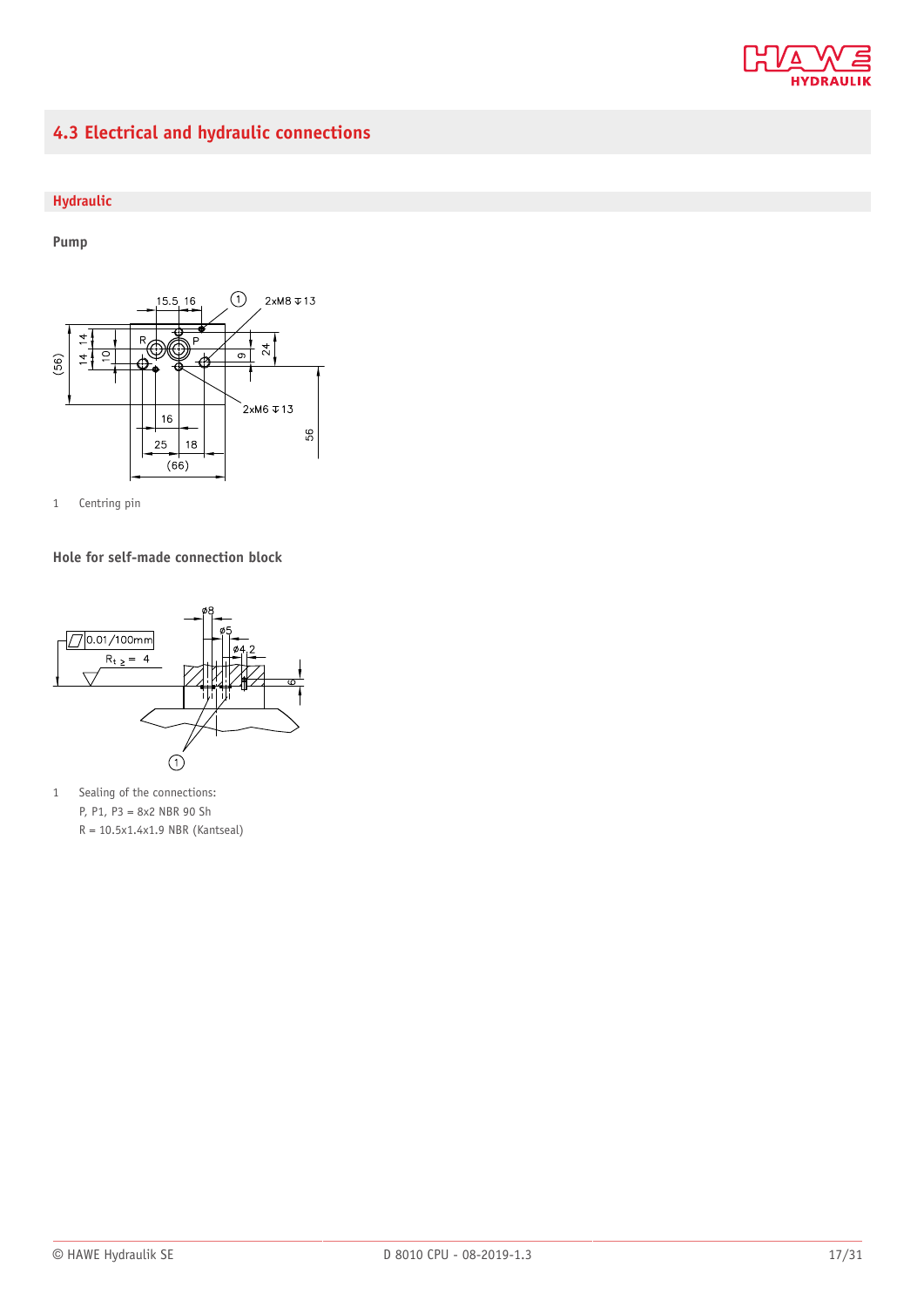

#### **Electrical**

**Terminal box**



1 4 x M 20 x 1.5; cable fitting / cable gland (not part of the delivery)

#### **Motor connection**

3 x 400/460V 50/60 Hz, Y



- 1 Connection box
- 2 CPU motor

#### **Temperature switch**

Coding **T** (Terminal box)



**CPU...S** (Connection ISO 6952)





**CPU...L** Terminal box

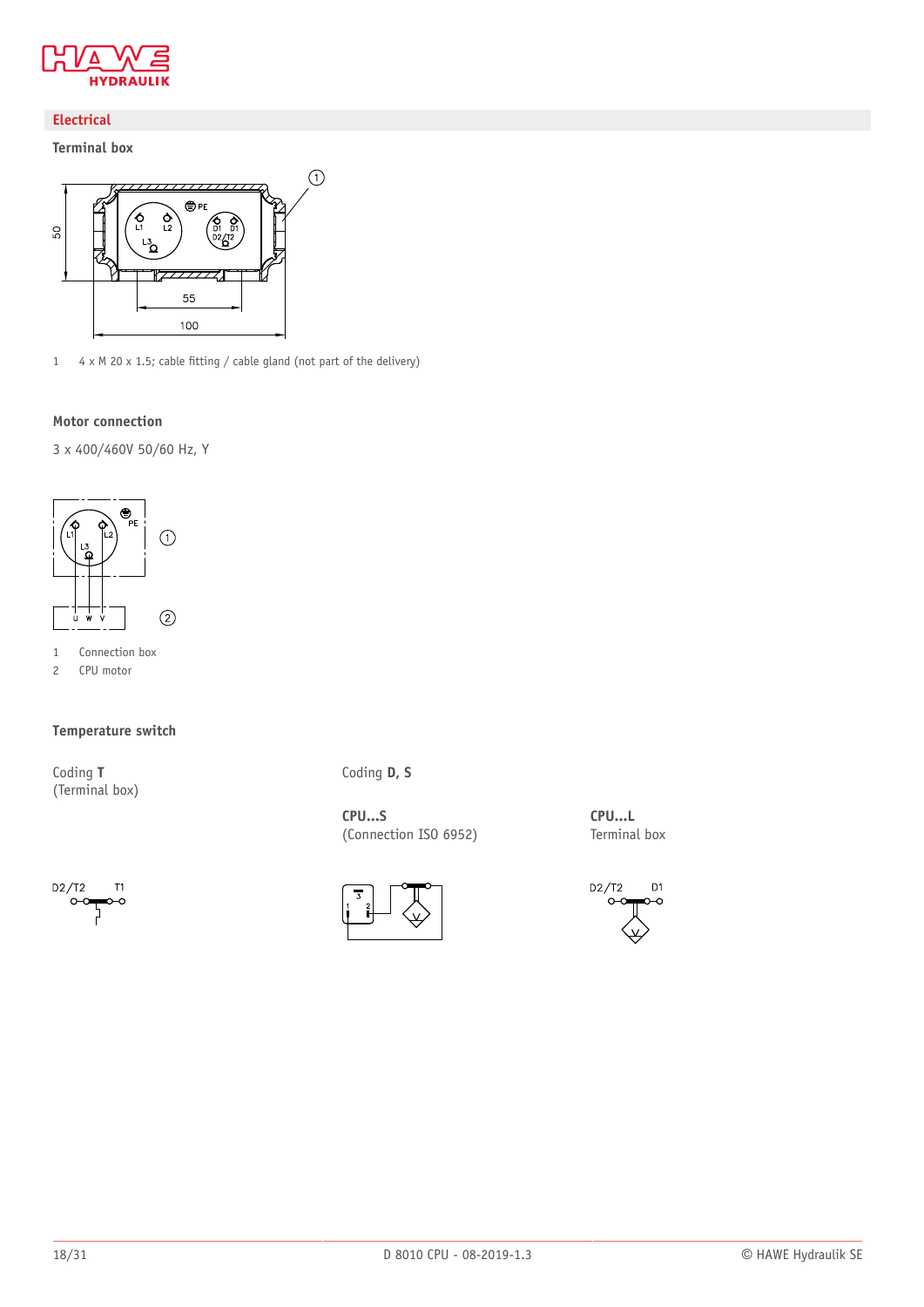

#### <span id="page-18-0"></span>**5 Assembly, operation and maintenance recommendations**

#### <span id="page-18-1"></span>**5.1 Intended use**

These hydraulic components is intended exclusively for hydraulic applications (fluid technology).

The user must observe the safety measures and warnings in this documentation.

#### **Essential requirements for the product to function correctly and safely:**

- All information in this documentation must be observed. This applies in particular to all safety measures and warnings.
- The product must only be assembled and put into operation by qualified personnel.
- The product must only be operated within the specified technical parameters. The technical parameters are described in detail in this documentation.
- The operating and maintenance manual of the components, assemblies and the specific complete system must also always be observed.

#### **If the product can no longer be operated safely:**

- 1. Remove the product from operation and mark it accordingly.
- <span id="page-18-2"></span>✓ It is then not permitted to continue using or operating the product.

#### **5.2 Assembly information**

The product must only be installed in the complete system with standard and compliant connection components (screw fittings, hoses, pipes, fixtures etc.).

The product must be shut down correctly prior to dismounting (in particular in combination with hydraulic accumulators).

#### **DANGER**

**Risk to life caused by sudden movement of the hydraulic drives when dismantled incorrectly!** Risk of serious injury or death.

- Depressurise the hydraulic system.
- Perform safety measures in preparation for maintenance.

#### **f** NOTE

The pump unit may only be installed and connected by a qualified specialist who is familiar with and adheres to general engineering principles and relevant applicable regulations and standards.

The electrical connection is to be carried out by a qualified specialist who has received appropriate training.

The following directives and standards must be observed:

- ISO 4413 Hydraulic fluid power general rules for application
- [D 5488/1](http://www.hawe.de/fileadmin/content/typeman/catalog/Pdf/5/4/D54881-en.pdf) Oil recommendations
- [B 5488](http://www.hawe.de/fileadmin/content/typeman/catalog/Pdf/5/4/B5488-en.pdf) General operating and maintenance manual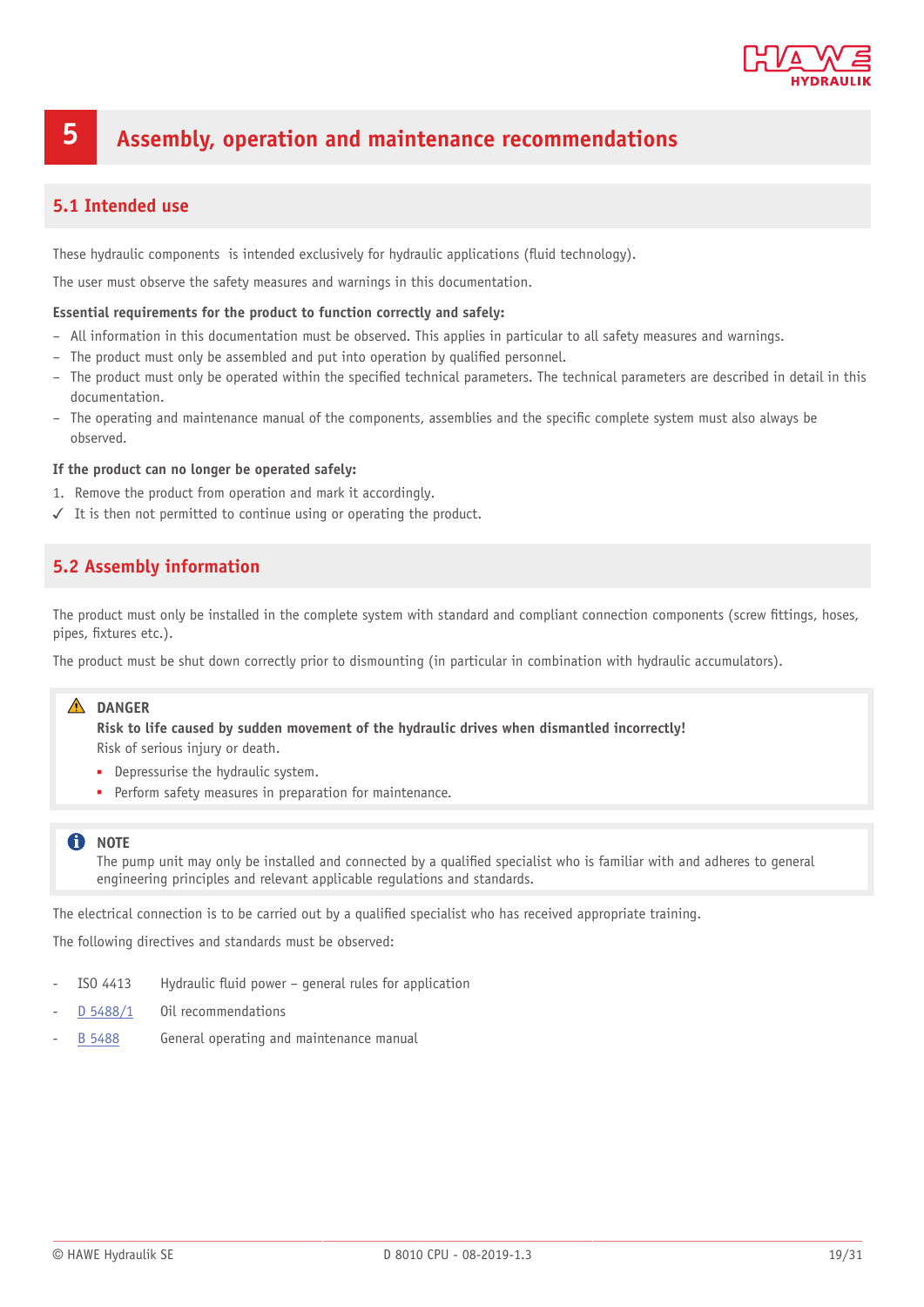

#### <span id="page-19-0"></span>**5.2.1 Transport notes**

**Vertical version**





1 Eye-bolt screw-in points

#### **Horizontal version**





 $\Box$ 

1 Eye-bolt screw-in points

The eye-bolts are contained in the scope of delivery of the CPU hydraulic power pack.

Material number 6016 1203-00 Eye-bolt ISO 3266 M8 x 13

#### <span id="page-19-1"></span>**5.2.2 Identification**

See type plate or option table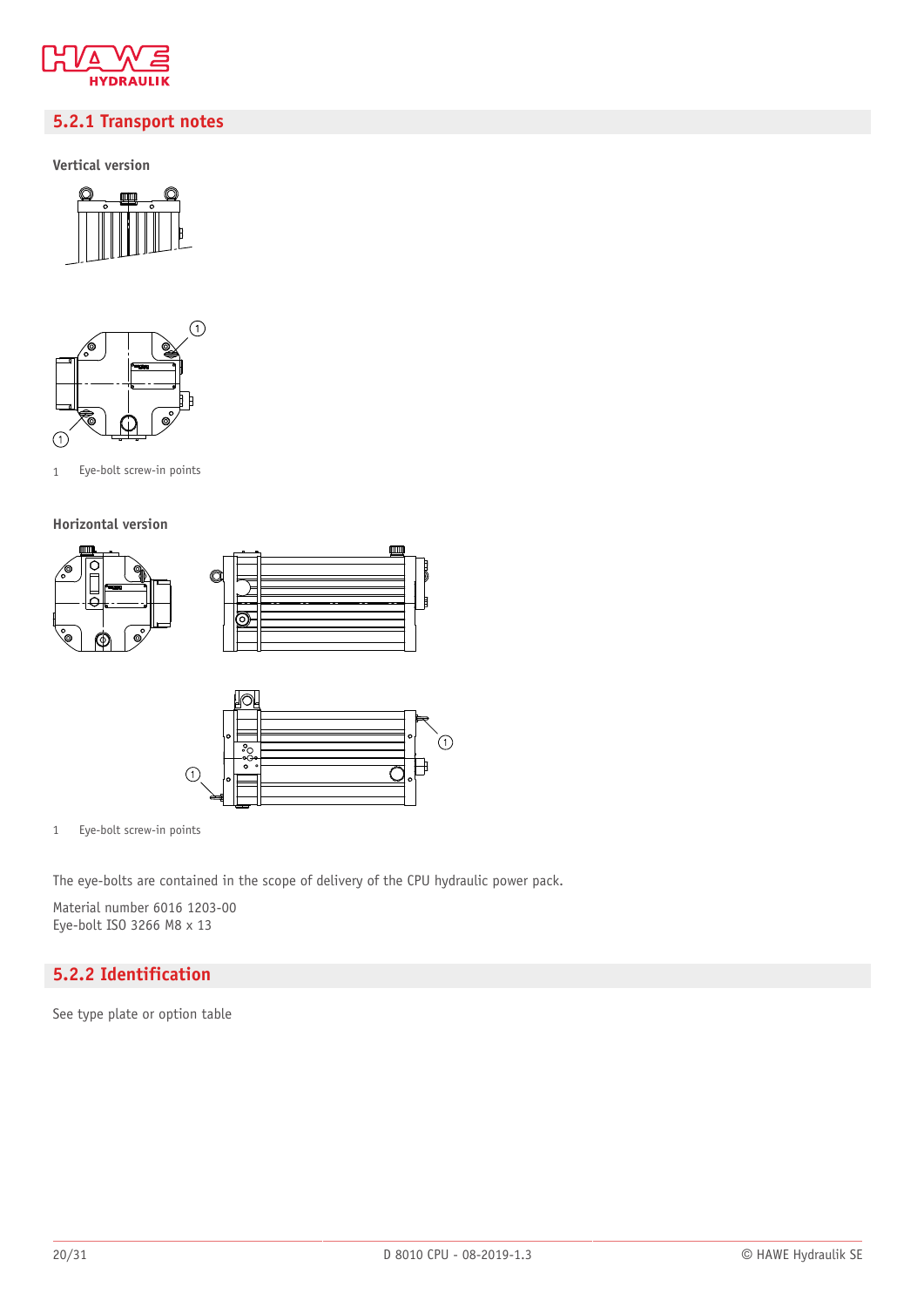

#### <span id="page-20-0"></span>**5.2.3 Setting up and attaching**

• Set-up

#### **DANGER**

Risk of injury due to hot compact hydraulic power pack and hot directional valve solenoids during operation. Danger of burning.

- Do not touch the compact hydraulic power pack or directional valve solenoids during operation.
- Allow the compact hydraulic power pack and directional valve solenoids to cool down before any work.
- Wear protective gloves.

#### **f** NOTE

If surface temperatures >60°C occur during operation, isolating safety devices are to be provided. Ensure that fresh air can be drawn in and that warm air can escape. No changes of any kind (mechanical, welding or soldering work) may be made.

- Installation position in accordance with version, see [Chapter 2.1,](#page-4-1) "Motor and container", Table 1c
- For dimensions, see [Chapter 4.2,](#page-14-0) "Basic pump"
- For mounting hole pattern, see [Chapter 4.1,](#page-13-1) "Mounting hole pattern"
- Recommended attachment



1 Damping element Ø40x30/M8 (65 Shore)

• Weight (for the basic power pack, without valve mounting and oil filling) [See Chapter 3.1,](#page-9-1) "General", weight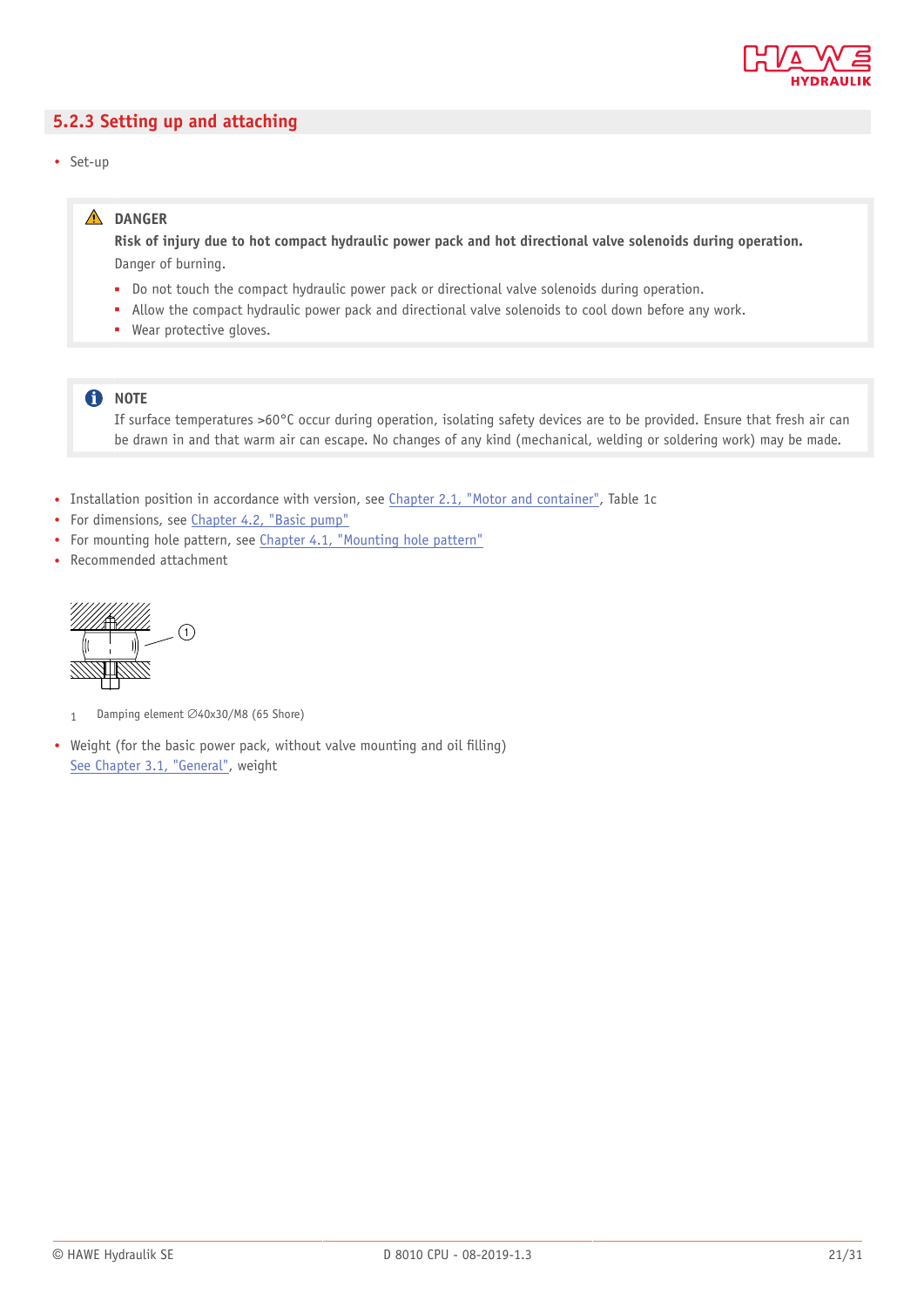

#### <span id="page-21-0"></span>**5.2.4 Electrical connection and selection of the motor protection circuit-breaker**

- Connecting the electric drive (see [Chapter 3.2, "Electrical"\)](#page-11-0)
- Connecting the float and level gauge (see [Chapter 3.2, "Electrical"](#page-11-0))

#### **n** NOTE

Response temperature in accordance with the built-in temperature switch (see [Chapter 2.1,](#page-4-1) "Motor and container", Table 1d and [Chapter 3.2, "Electrical"\)](#page-11-0).

#### **O** NOTE

If the amount of oil removed during each operating cycle causes the oil level to fall below the monitoring level of the level switch, then suitable electrical measures are to be taken in order to ignore the signal until the oil level rises above the monitoring level once again as a result of the oil flowing back in at the end of the operating cycle.

- Setting the motor protection circuit breaker
	- The motor protection circuit is set to approximately (0.85 ... 0.9) I<sub>N</sub> (see motor current [Chapter 3.2, "Electrical"](#page-11-0)). This ensures that the motor protection circuit breaker is not triggered prematurely during normal operation, but that the response of the pressure-limiting valve before switch-off is not so long that the max. permissible oil temperature is exceeded.
	- The settings of the motor protection circuit breaker must be checked during the test run. Temperature switches, level switches and pressure switches are further safety measures against malfunctions.

#### <span id="page-21-1"></span>**5.2.5 Information on ensuring EMC (electromagnetic compatibility)**

If compact hydraulic power packs (induction machine in accordance with EN 60034-1 Section 12.1.2.1) are connected to a system (for example, power supply in accordance with EN 60034-1 Section 6), they do not generate any impermissible fault signals (EN 60034-1 Section 19). Tests of immunity to interference to verify compliance with the standards EN 60034-1 Section 12.1.2.1 and VDE 0530-1 are not required. Any brief and potentially disruptive electromagnetic fields generated when switching the motor on and off can be weakened, for example, using suppressor type 23140, 3x400 V AC 4 kW 50-60 Hz, made by Murr-Elektronik, D-71570 Oppenweiler, Germany.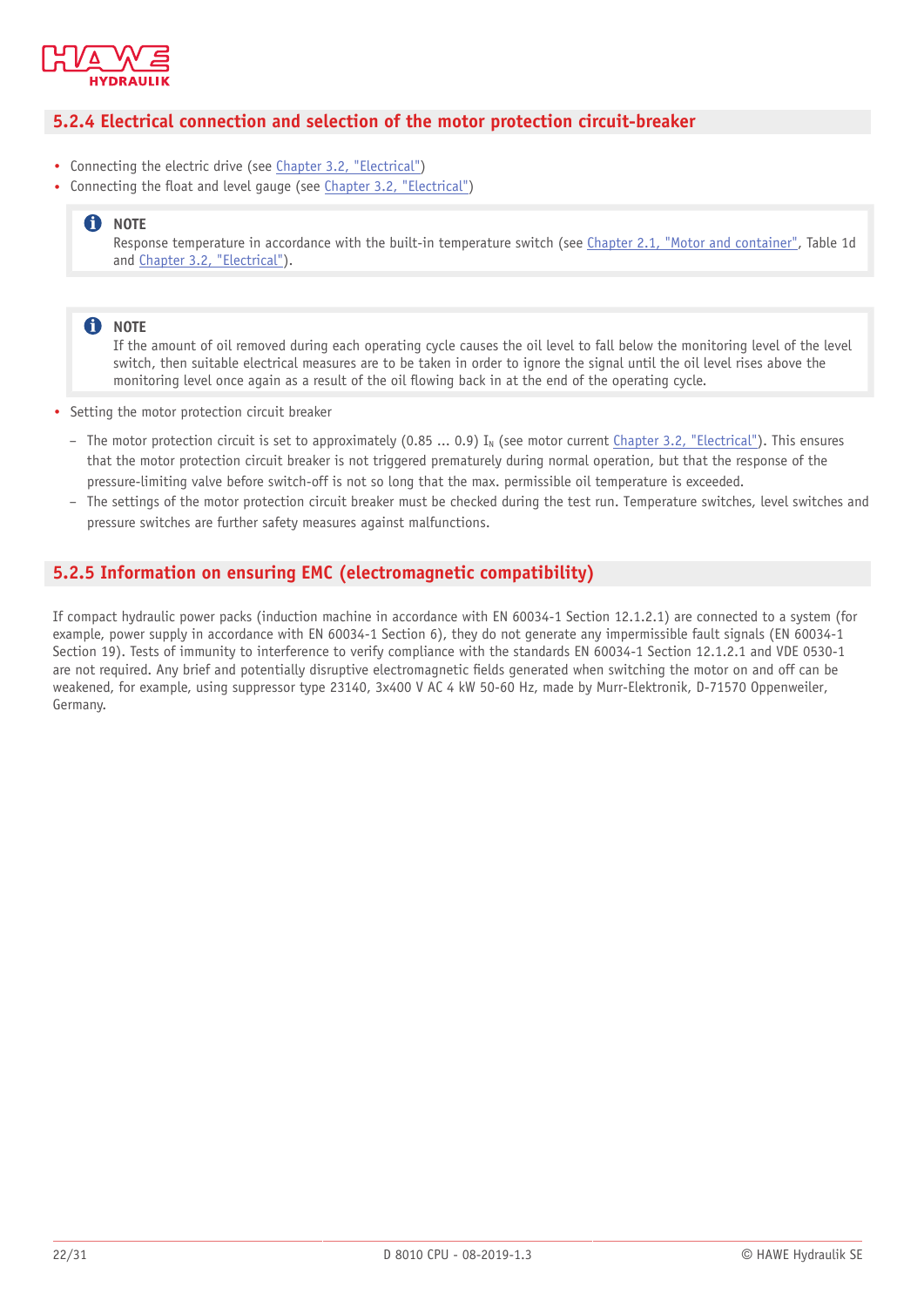

#### <span id="page-22-0"></span>**5.3 Operating instructions**

#### **Note product configuration and pressure / ow rate**

The statements and technical parameters in this documentation must be strictly observed. The instructions for the complete technical system must also always be followed.

#### **f** NOTE

- Read the documentation carefully before usage.
- The documentation must be accessible to the operating and maintenance staff at all times.
- Keep documentation up to date after every addition or update.

#### **A** CAUTION

**Risk of injury on overloading components due to incorrect pressure settings!** Risk of minor injury.

■ Always monitor the pressure gauge when setting and changing the pressure.

#### **Purity and ltering of the hydraulic uid**

Fine contamination can significantly impair the function of the hydraulic component. Contamination can cause irreparable damage.

#### **Examples of ne contamination include:**

- Metal chips
- Rubber particles from hoses and seals
- Dirt due to assembly and maintenance
- Mechanical debris
- $-$  Chemical ageing of the hydraulic fluid

#### **f** NOTE

Fresh hydraulic fluid from the drum does not always have the necessary degree of purity. When pouring in hydraulic fluid, filter it.

Pay attention to the cleanliness level of the hydraulic fluid to maintain faultless operation. (See also cleanliness level in Chapter 3, ["Parameters"](#page-9-0))

Additionally applicable document: [D 5488/1](http://downloads.hawe.com/5/4/D54881-en.pdf) Oil recommendations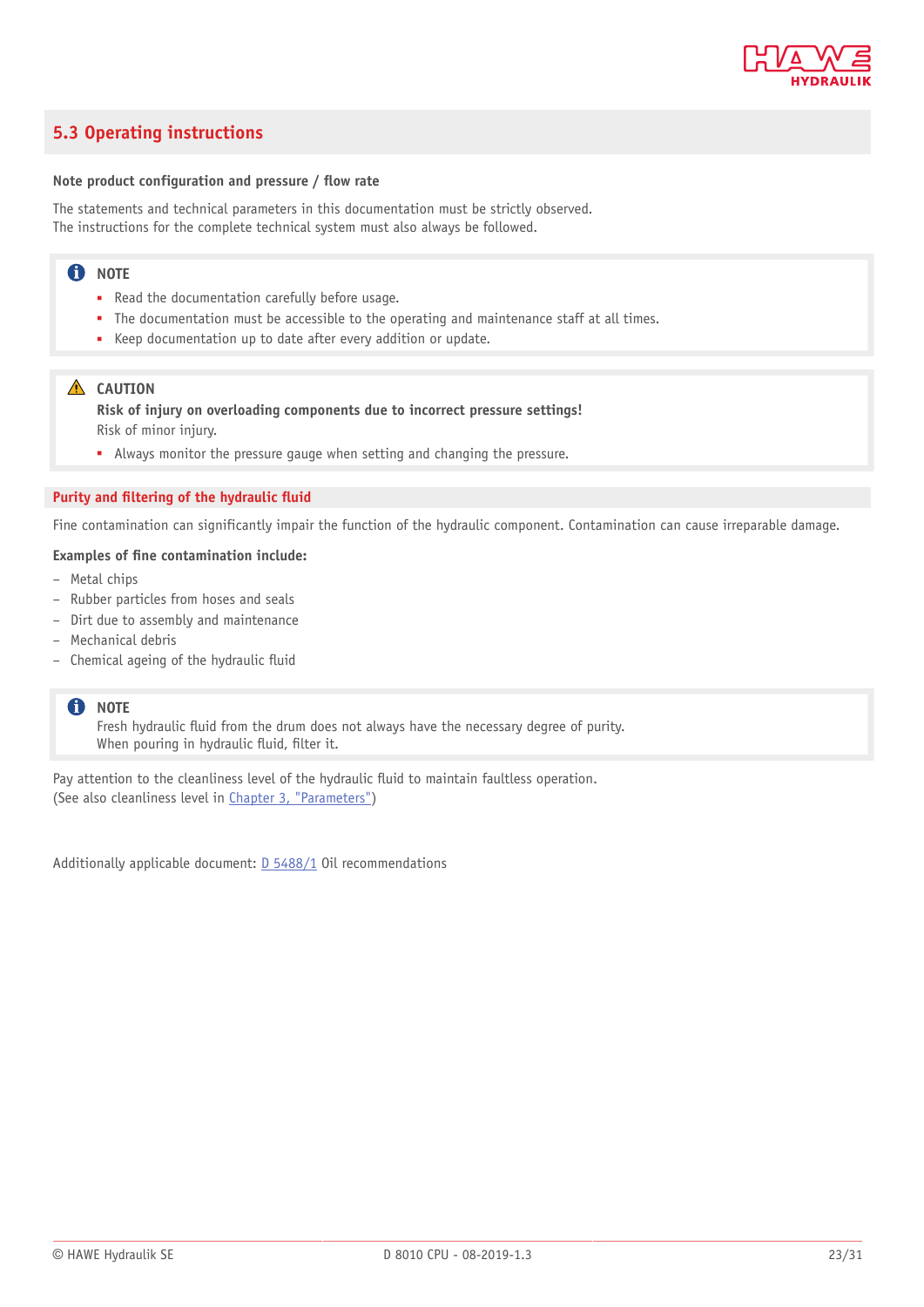

Always fill the hydraulic fluid via the system filter or a mobile filter station.

#### **Check for correct connection**

- Electrical: power supply, control
- Hydraulic: piping, hoses, cylinders, motors
- Mechanical: attachment to the machine, the frame and the base

#### **Motor protection**

– The electric drive must be protected with a motor protection circuit.

#### **Fill volume and usable volume**

|                | CPU 34 - 0.37 kW                           |                                         | CPU 34 - 0.75 kW |                                              |                                         | CPU 34 - 1.5 kW |                                              |                                         |            |
|----------------|--------------------------------------------|-----------------------------------------|------------------|----------------------------------------------|-----------------------------------------|-----------------|----------------------------------------------|-----------------------------------------|------------|
| Coding         | <b>Fill volume</b><br>$V_{\text{fill}}(l)$ | Usable volume<br>$V_{\text{usable}}(l)$ |                  | <b>Fill volume</b><br>$V_{\text{usable}}(l)$ | Usable volume<br>$V_{\text{usable}}(l)$ |                 | <b>Fill volume</b><br>$V_{\text{usable}}(l)$ | Usable volume<br>$V_{\text{usable}}(l)$ |            |
|                |                                            | <b>Vertical</b>                         | Horizontal       |                                              | <b>Vertical</b>                         | Horizontal      |                                              | <b>Vertical</b>                         | Horizontal |
| $\mathbf 0$    | 6.5                                        | 3.0                                     | 4.3              | 6.0                                          | 2.5                                     | 3.0             | $---$                                        | $---$                                   | ---        |
| $\mathbf{1}$   | 7.8                                        | 4.3                                     | 5.0              | 7.0                                          | 3.5                                     | 3.5             | 6.4                                          | 2.9                                     | 3.2        |
| $\overline{2}$ | 10.5                                       | 7.0                                     | 5.3              | 9.8                                          | 6.3                                     | 5.2             | 9.2                                          | 5.8                                     | 4.7        |
| $\overline{3}$ | 12                                         | 8.5                                     | 6.3              | 11.1                                         | 7.7                                     | 5.5             | 10.6                                         | 7.2                                     | 5.6        |
| $\overline{4}$ | 14.0                                       | 10.5                                    | 7.3              | 13.2                                         | 9.8                                     | 6.7             | 12.7                                         | 9.3                                     | 6.4        |
| 5              | 16.1                                       | 12.6                                    | 8.5              | 15.2                                         | 11.8                                    | 7.7             | 14.8                                         | 11.3                                    | 7.5        |

#### **Rotation direction**

– Radial piston pump – any

– Gear pump – anticlockwise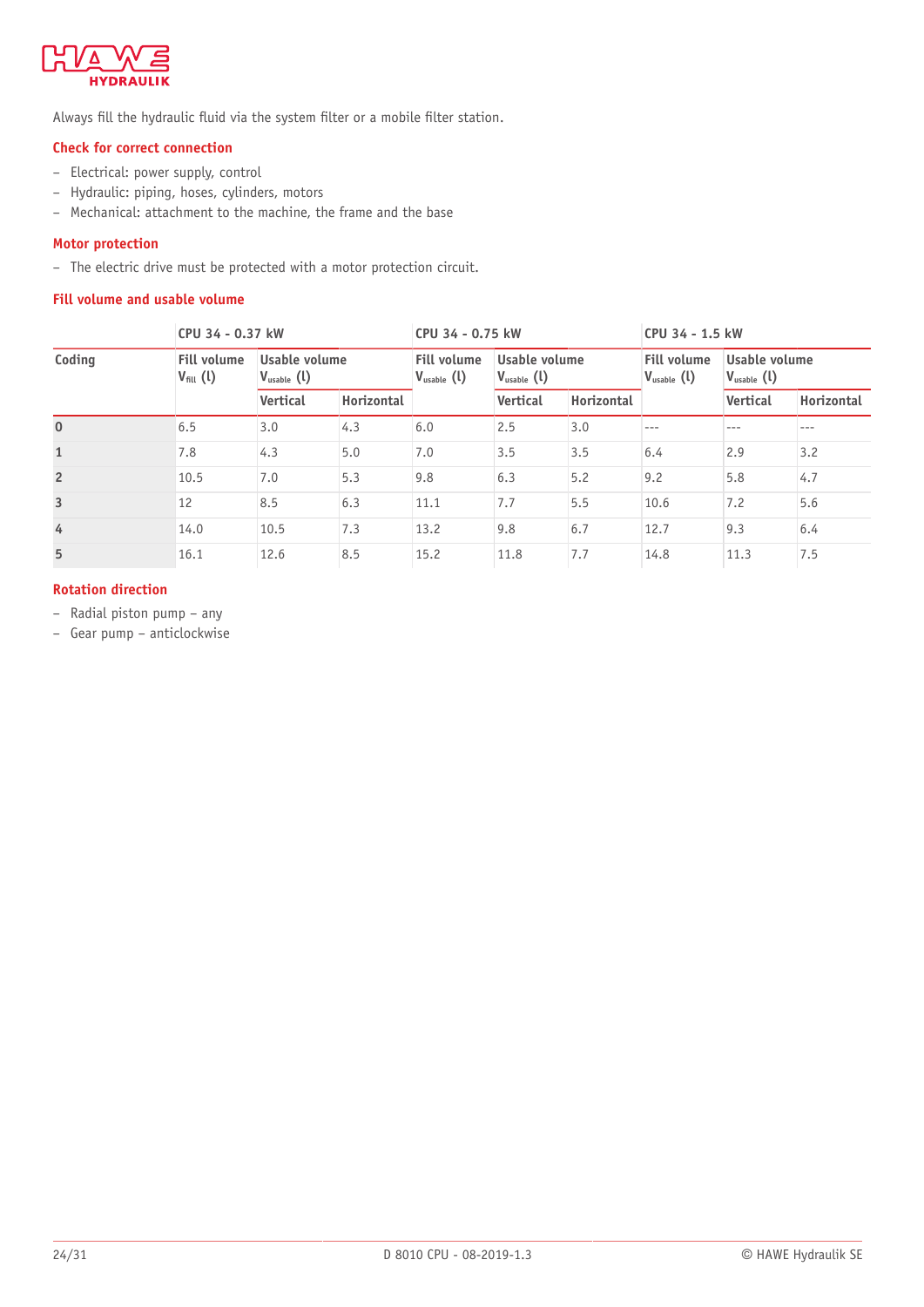

#### **Start and bleeding**

- $\nabla$  Directional valve is in switching position in which the depressurised circulation of the pump is possible.
- 1. Switch the pump on and off several times so that the pump cylinders bleed automatically.
- $\blacksquare$  If the controller is not designed for this,
- 2. a pipe screw connection with a short pipe bracket and a transparent plastic tube can be attached to connection P.
- 3. Insert the other end into the opening for the oil filler (unscrew the air filter).
- $\checkmark$  When the oil flow is free of bubbles, the pump has been bled.
- 4. Then move the consumer(s) back and forth several times until the air is largely removed there too and the movement is smooth.
- 5. If the consumers have bleed points, loosen the locking elements and only tighten them once bubble-free oil emerges.

#### **Directional valves**

– Any solenoid valves must be connected to the controller in accordance with the hydraulic schematic and function diagram.

#### **Accumulator systems**

– Accumulators should be lled using designated equipment in accordance with the pressure specifications of the hydraulic schematic. The relevant operating and maintenance manuals must be followed.

#### **A** CAUTION

**Risk of injury due to incorrect transportation.** Risk of minor injury.

- Comply with the regulations on transportation and safety.
- Wear protective equipment.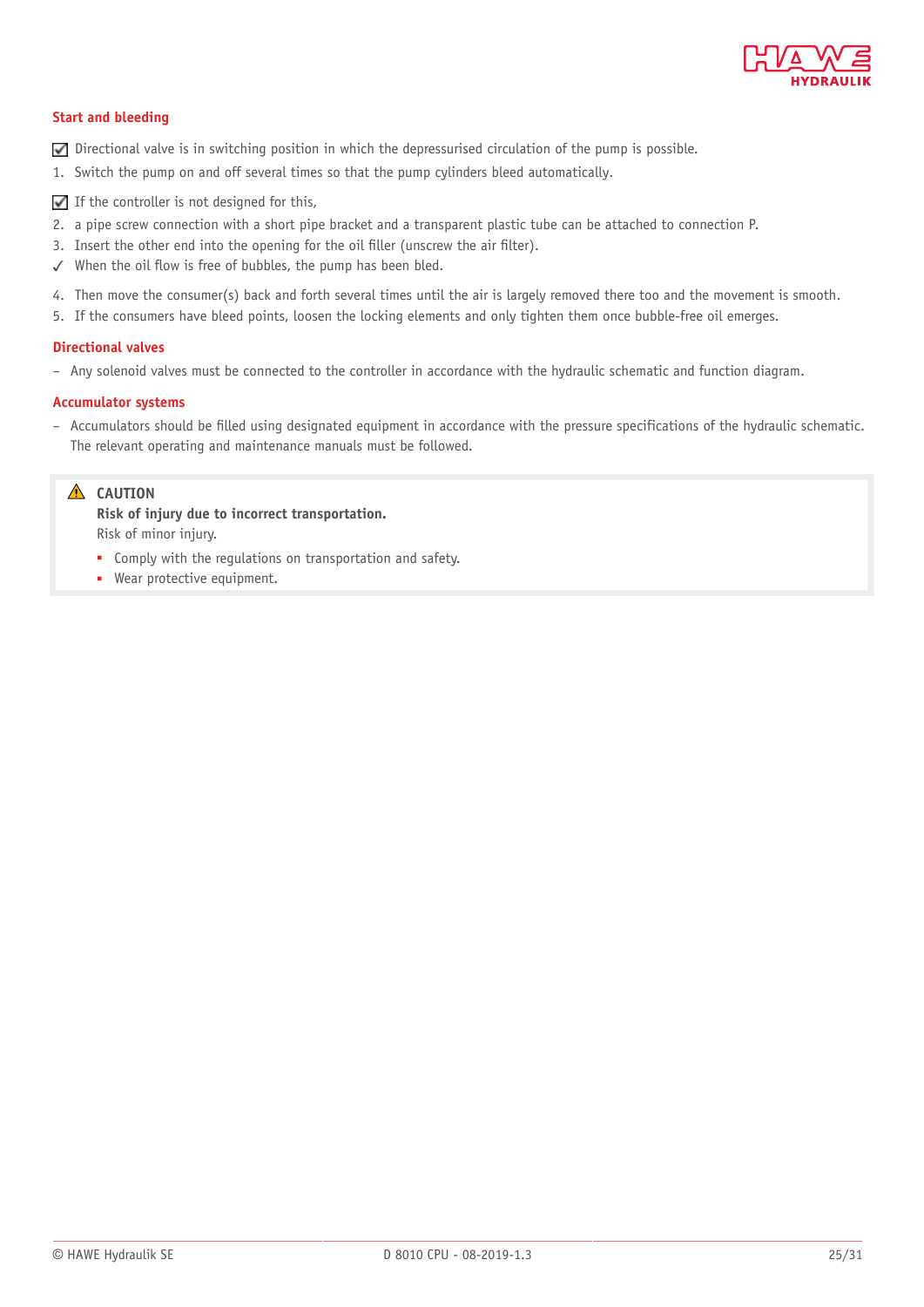

#### <span id="page-25-0"></span>**5.4 Maintenance information**

Conduct a visual inspection at regular intervals, but at least once per year, to check if the hydraulic connections are damaged. If external leakages are found, shut down and repair the system.

Clean the device surface of dust deposits and dirt at regular intervals, but at least once per year.

#### **O** NOTE

Before starting maintenance or repair work:

- Depressurise the system on the fluid side. This applies in particular for systems with hydraulic accumulators.
- Switch off or interrupt the power supply.

Repairs and spare parts

– Repairs (replacement of wearing parts) can be carried out by trained specialists themselves. A spare parts list is available on request. The electric drive cannot be replaced.

#### <span id="page-25-1"></span>**5.4.1 Disposal information**

- Valve control
	- Mixed scrap
- Pump housing with motor
	- Electronic waste
- Tank or hydraulic accumulator, as applicable (depressurised on the gas side)
	- Scrap iron
- Hydraulic fluid
	- Waste oil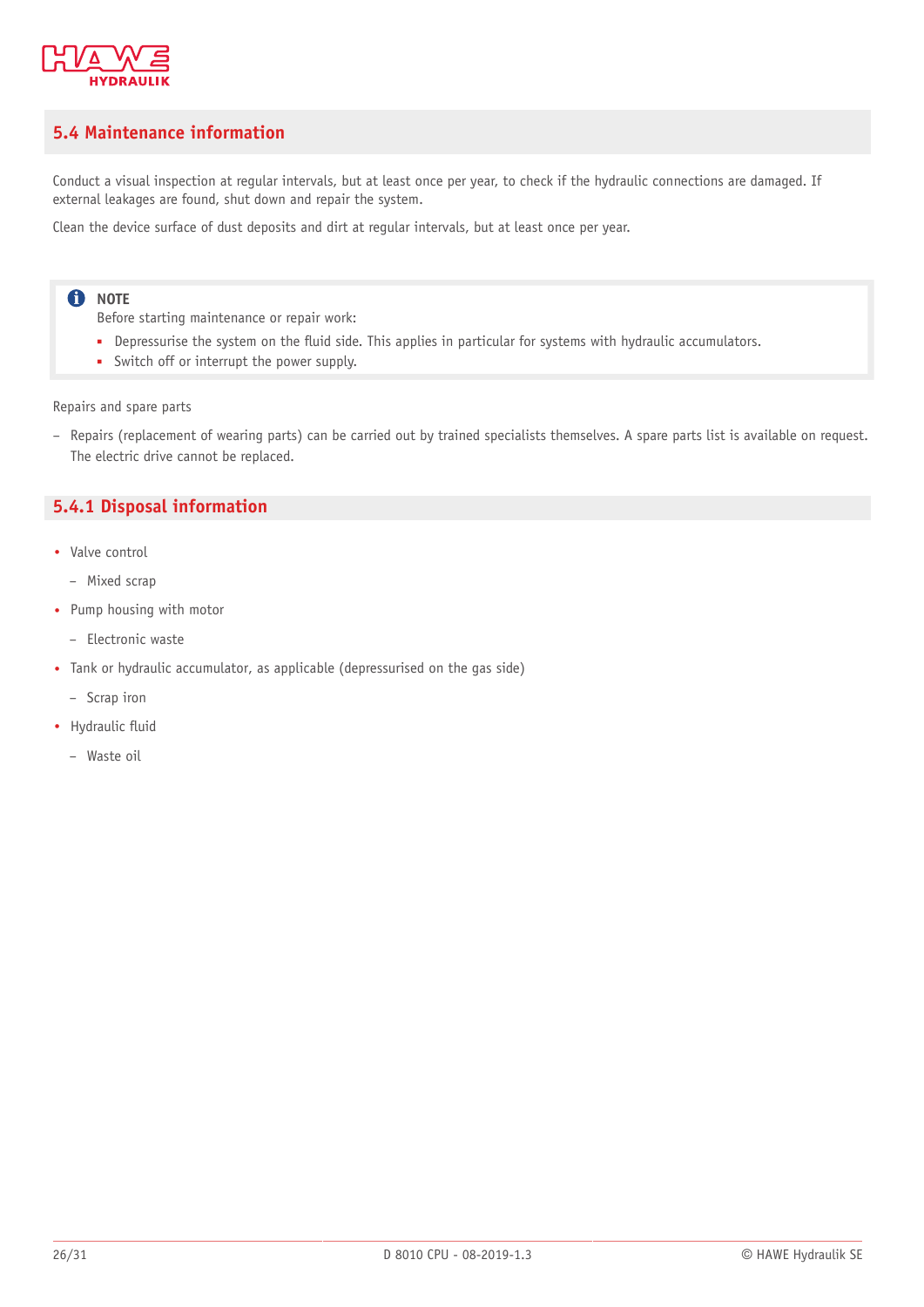

#### <span id="page-26-0"></span>**6 Other information**

#### <span id="page-26-1"></span>**6.1 Planning information**

#### <span id="page-26-2"></span>**6.1.1 Selection advice**

The procedure for the selection and design of compact hydraulic power packs with a valve attachment is described below. In order to find the ideal solution, several iterative steps generally have to be carried out.

#### **a) Setting up a function diagram**

The required or desired (hydraulically activated) functions form the basis for the function diagram.



#### **b)** Definition of pressures and flow rates

- Dimensioning and selection of actuators on the basis of the reaction forces arising
- Calculation of the individual flow rates on the basis of the required velocity profiles

**f** NOTE Take note of the reset times for spring-loaded clamping cylinders.

In the case of time-linked clamping devices, the release of spring-loaded clamping cylinders may often have a greater influence over the time interval than clamping. The return stroke times are determined exclusively by the forces of the reset springs. They drive the cylinder pistons ahead, against the flow resistance from directional valves and pipelines. This must be noted in the dimensions of pipelines or hose lines, as well as valves.

- Calculation of the individual operation pressures required
- Determination of the maximum (pump) delivery flow required  $Q$  (lpm)
- Determination of the (system) operating pressure  $-p_{max}$  (bar)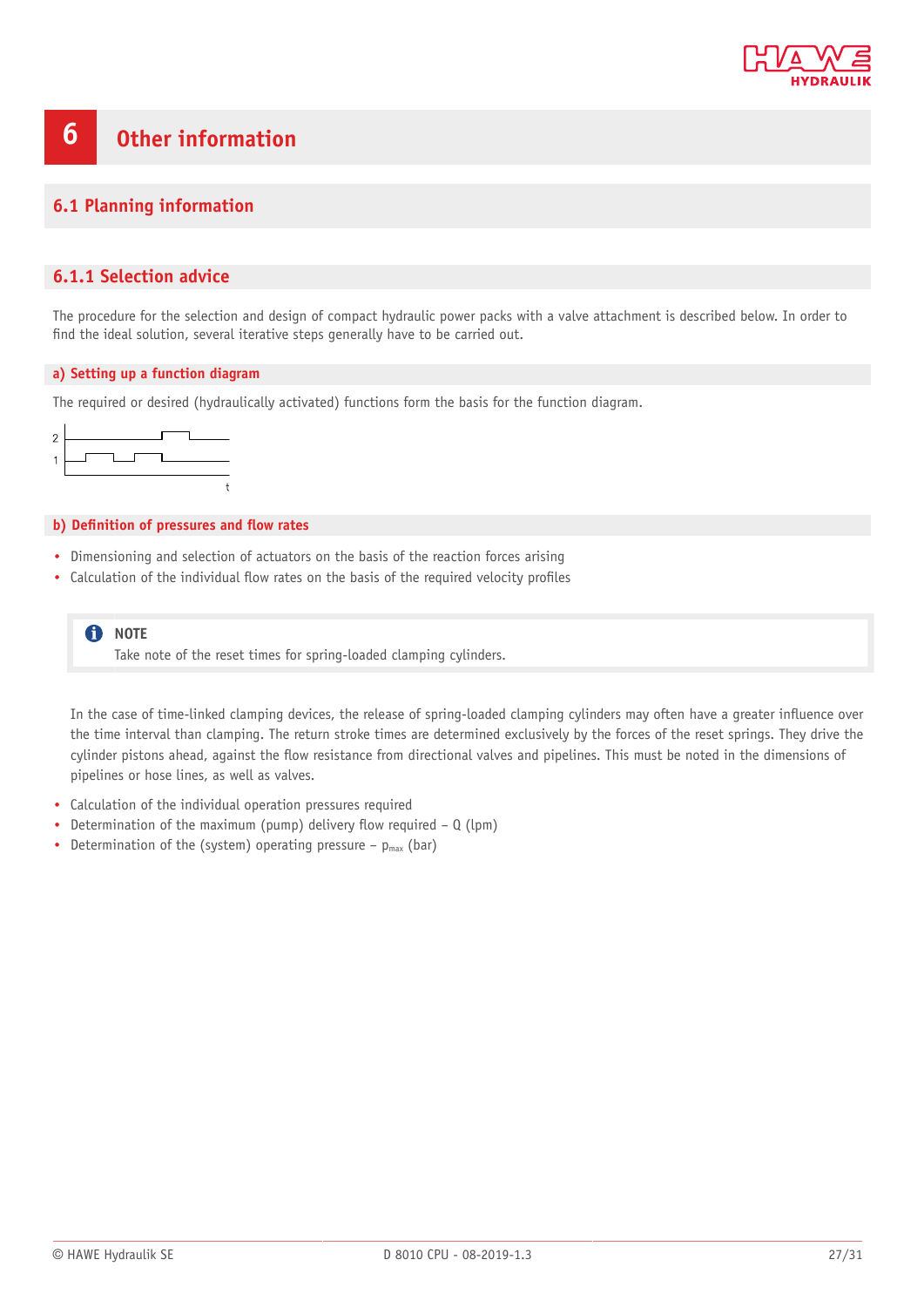

- $Q$  flow rate
- p pressure
- A Area
- v Velocity
- F Force

 $Q(l/min) = 0.06 \cdot A(mm2) \cdot v(\frac{m}{s})$ 

$$
p\left(bar\right) = \frac{10 \cdot F(N)}{A(mm^2)}
$$



- 1 Load time
- 2 No-load time
- 3 No load
- 4 One working cycle

#### **c) Preparation of the hydraulic schematic**

- Criteria:
	- single circuit system
	- Accumulator charging mode
	- Dual-circuit systems with two separately operating hydraulics circuits
	- Dual-circuit systems with a shared hydraulics circuit (for instance, in presses or hydraulic tools as high-pressure systems / lowpressure systems, in handling systems with velocity controlrapid feed/creep)
	- $-$  Use of an accumulator for the short-term support of the pump delivery flow

#### **d) Setting up a time/load diagram on the basis of a function diagram**

- Deriving the mode for the compact hydraulic power pack
	- Calculation of the relative ON-time %ED
	- S1 continuous operation (not suitable for compact hydraulic power packs )
	- S2 short period operation
	- S3 standby mode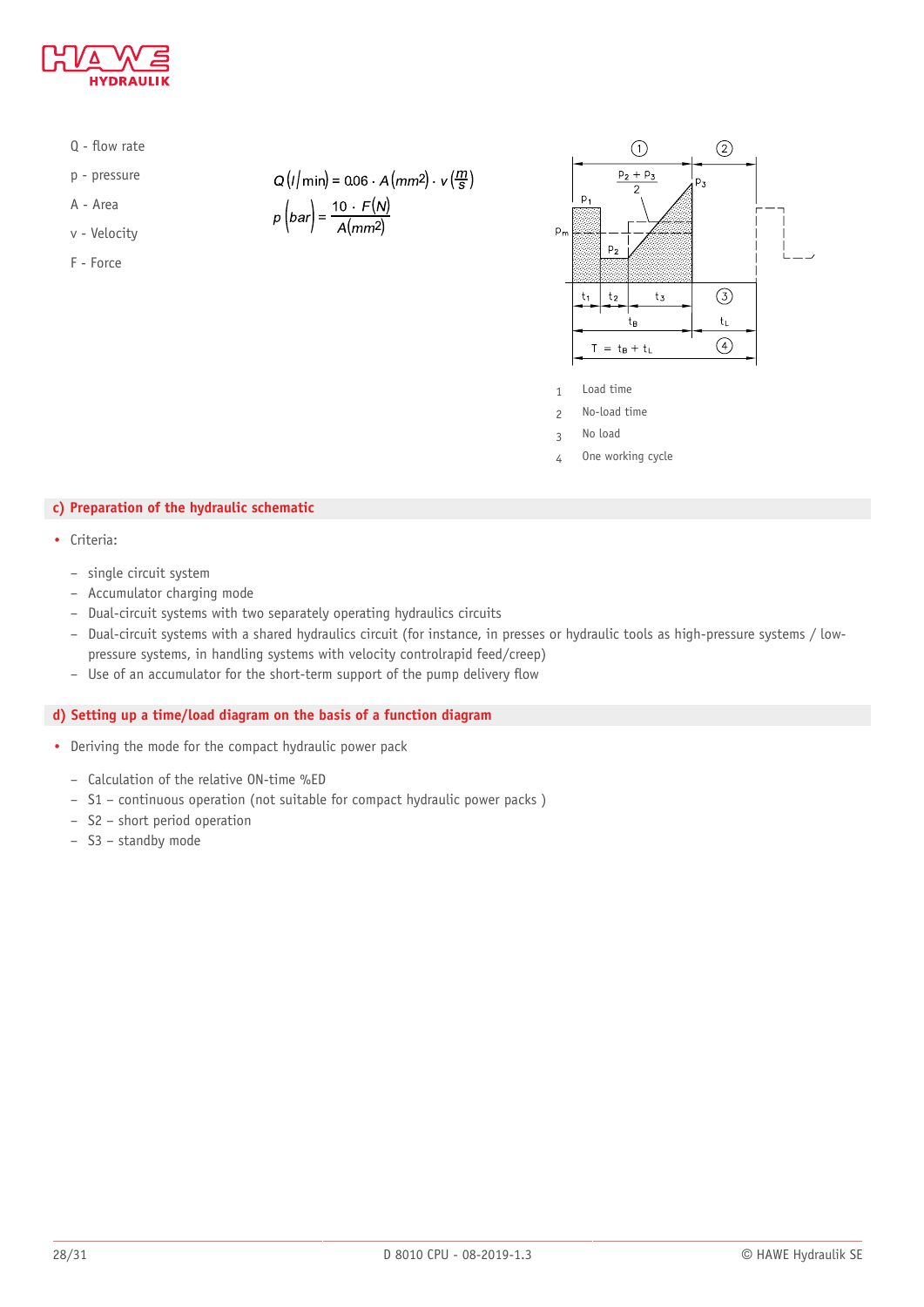

#### **e) Selection of a compact hydraulic power pack**

- Definition of the basic type on the basis of the power supply
	- Three-phase current
- Motor selection
	- Voltage tolerances:  $\pm$  10% (IEC 38), at 3x460/265 V 60 Hz  $\pm$  5%
	- A 3-phase motor 400 V 50 Hz can be used without restrictions in 460 V 60 Hz supply networks. Single-phase-motors can only be used in supply networks at the nominal voltage and nominal frequency.
	- It can be operated at undervoltage. Bear in mind that this will involve performance restrictions.
		- $p_{\text{max red}} = p_{\text{max}} * k$
		- $p_{max}$  (bar) max. operating pressure in accordance with the selection tables
		- $p_{max red}$  (bar) reduced max. available operating pressure
		- \* k correction factor from the diagram



*U supply voltage (V); K correction factor*

- 1 Motor design
- Selection of the pump type (radial piston pump, gear pump pump combination)
- Selection of the key figure for the pump delivery flow with due regard for the maximum permissible pressure and definition of the basic type with the motor size
- Estimation of the noise level from the diagrams in Chapter 3, ["Parameters"](#page-9-0)

#### **f) Calculation of the hydraulic work value**

- Calculation of the average pressure
- Calculation of the average hydraulic work value (average pressure x output volume)
- Calculation of the maximum hydraulic work value (maximum operating pressure x output volume)

 $p_m$  (bar) = calculated average pressure per cycle during the load time

 $t_B = t_1 + t_2 + t_3 + ...$ 

$$
p_m = \frac{1}{t_B} \left( p_1 \cdot t_1 + p_2 \cdot t_2 + \frac{p_2 + p_3}{2} \cdot t_3 + \ldots \right)
$$

 $p_mV_g$  = average hydraulic work value

 $V_{g}$  = geometric displacement volume in accordance with the tables [Chapter 2.2, "Pump"](#page-6-0)

 $pV_{g \text{max}}$  (bar cm<sup>3</sup>) =  $p_{\text{max}}$  \*  $V_{g}$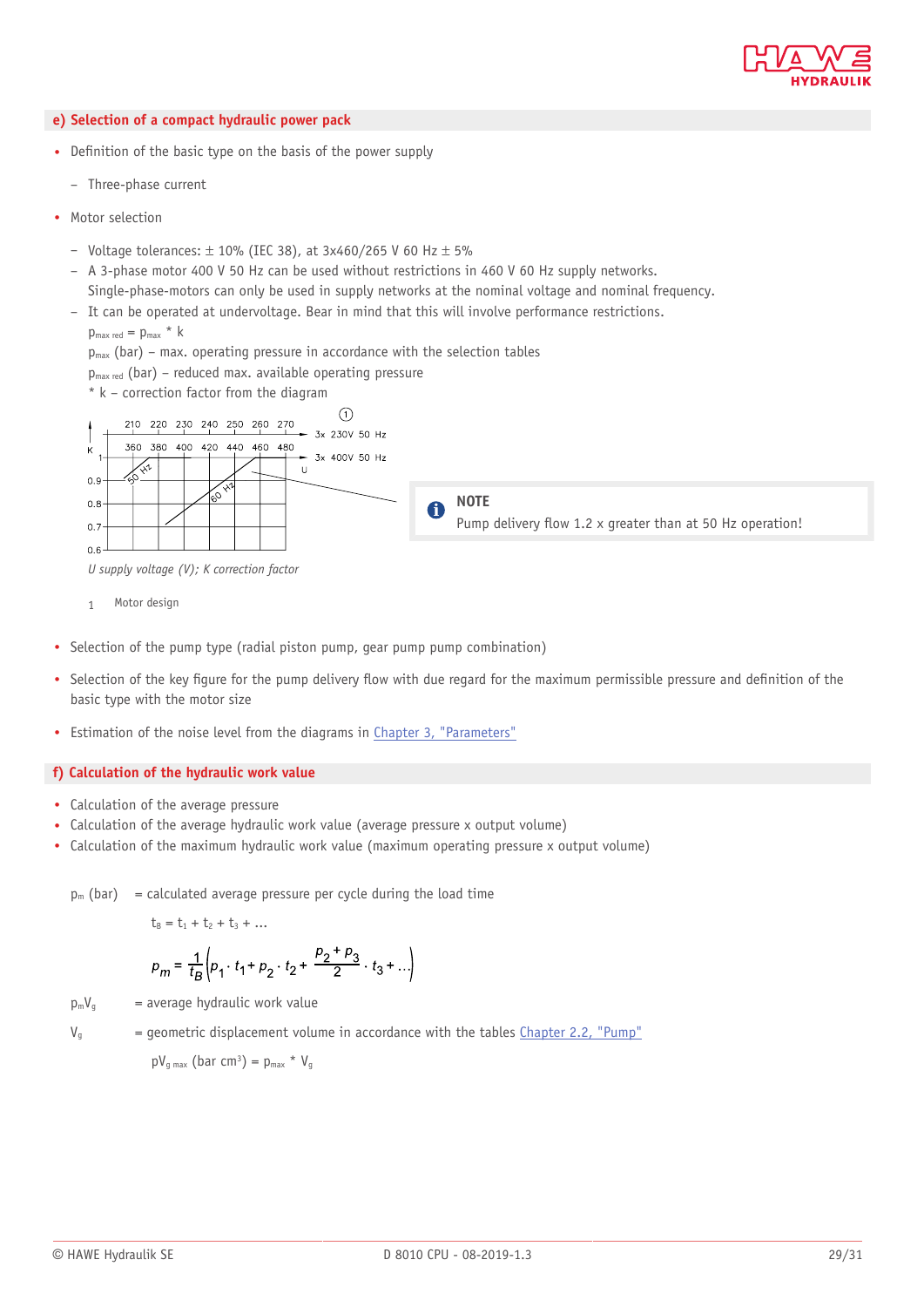

#### <span id="page-29-0"></span>**6.2 Explanations**

**HVAWE** 

| UI |  |
|----|--|
|    |  |
|    |  |
|    |  |

HAWE Oil-Hydraulic Technology (Shanghai) Co., Ltd. **HAWE Oil Hydraulic Technology (Shanghai) Co., Ltd.**

# **EU-Konformitätserklärung**  EU-Konformitätserklärung

*EU Declaration of Conformity*  EU Declaration of Conformity

Wir HAWE Oil.Hydraulic Technology (Shanghai) Co., Ltd. We HAWE Oil. Hydraulic Technology (Shanghai) Co., Ltd. ≹<br>≷

No. 155 Jindian Road, Pudong<br>201206 Shanghai mit Hauptsitz *No.155 Jindian Road, Pudong with head office 201206 Shanghai* with head office mit Hauptsitz

erklären hiermit unter alleiniger Verantwortung, dass das Produkt erklären hiermit unter alleiniger Verantwortung, dass das Produkt<br>*declare under our sole responsibility that the product declare under our sole responsibility that the product* 

# Kompaktaggregat Typ CPU **Kompaktaggregat Typ CPU**

nach unserer Dokumentation D 8010 CPU nach unserer Dokumentation D 8010 CPU according to our pamphlet *according to our pamphlet* 

mit den Anforderungen folgender Europäischen Richtlinien übereinstimmt: mit den Anforderungen folgender Europäischen Richtlinien übereinstimmt: *is conforming with the following European Directives:*  is conforming with the following European Directives:

# *2014/35/EU (Niederspannungsrichtlinie/Low Voltage)*  2014/35/EU (Niederspannungsrichtlinie/Low Voltage)

Die Konformität des oben genannten Produktes wurde durch die Anwendung folgender Normen Die Konformität des oben genannten Produktes wurde durch die Anwendung folgender Normen *The compliance of the product named above was proved by following standards:*  The compliance of the product named above was proved by following standards: sichergestellt: sichergestellt:

# EN 60034-1:2010 *EN 60034-1:2010*

Diese Erklärung ist keine Zusicherung von Eigenschaften im Sinne einer Produkthaftung. Die Diese Erklärung ist keine Zusicherung von Eigenschaften im Sinne einer Produkthaftung. Die The designated product is intended for installation into/to another machine. This statement<br>does not provide a confirmation of product characteristics in terms of product liability. *The designated product is intended for installation into/to another machine. This statement does not provide a confirmation of product characteristics in terms of product liability.*  Das bezeichnete Produkt ist zum Einbau an/in eine andere Maschine bestimmt. Das bezeichnete Produkt ist zum Einbau an/in eine andere Maschine bestimmt Safety instructions stated in the product dokumentation must be adhered to. *Safety instructions stated in the product dokumentation must be adhered to.* Sicherheitshinweise der Produktdokumentation sind zu beachten. Sicherheitshinweise der Produktdokumentation sind zu beachten.

14.03.2019

周平見

/P-R&D Zhou Chengen VP -R&D Zhou Chengen

HAWE Hydraulik SE Einsteinring 17 D-85609 Aschheim/München info@hawe.de Tel. +49 89 379100-1000 Fax +49 89 379100-91000 Zertifiziert nach Vorsitzender des Aufsichtsrats: Hans-Jürgen Thaus • Ehrenvorsitzender des Aufsichtsrats: Joachim Gommlich ISO 14001:2015 Vorstand: Karl Haeusgen, Martin Heusser, Robert Schullan, Wolfgang Sochor, Markus Unterstein ISO 9001:2015 Commerzbank München, 150623700 (BLZ 700 400 41), IBAN DE56 7004 0041 0150 6237 00, BIC COBADEFFXXX OHSAS 18001 Hypo-Vereinsbank München, 1780008454 (BLZ 700 202 70), IBAN DE53 7002 0270 1780 0084 54, BIC HYVEDEMMXXX ISO 50001 WANCEpigaulia SE. Elmselaring († 1. 045690 kozhelan/Milanten : infolhame.de , 1ei. - 1893375100-1000 . Fax -1893378100-3000<br>Vorstar Azi Hanegen, Marii Hesse at Anarchalana IV Migrary Schot, Maria Ustensis 19. - infoltagent Europäische Aktiengesellschaft (SE) Sitz der Gesellschaft: München USt ID Nr: DE180016108 Registergericht München HRB 174760

Baden-Württembergische Bank, 2368049 (BLZ 600 501 01), IBAN DE90 6005 0101 0002 3680 49, BIC SOLADEST

Bayerische Landesbank, 203693428 (BLZ 700 500 00), IBAN DE86 7005 0000 0203 6934 28, BIC BYLADEMMXXX **www.hawe.com**

is an incomplete machine (acc. to article 2g), which is exclusively intended for installation or assembly of<br>anothermachiney or equipments, necessary acc. to appendix VII B, can be prepared any time and<br>transmitted in elec is an incomplete machine (acc. to article 2g), which is exclusively intended for installation or assembly of The specific technical documents, necessary acc. to appendix VII B, can be prepared any time and Declaration of Incorporation within the meaning of the<br>Machinery Directive 2006/42/EC, appendix II, No.1 B **Declaration of Incorporation within the meaning of the Machinery Directive 2006/42/EC, appendix II, No.1 B** Compact hydraulic power pack type CPU<br>acc. to our documentation D 8010 CPU transmitted in electronic form to the responsible national authority on request. **Compact hydraulic power pack type CPU** acc. to our **documentation D 8010 CPU**  another machinery or equipment

HAWE Oil-hydraulic technology (Shanghai) Co., Ltd.<br>No.155 Jindian Road, Pudong, 201206 Shanghai *HAWE Oil ydraulic technology (Shanghai) Co., Ltd. No.155 Jindian Road, Pudong, 201206 Shanghai* 

necessary acc. to appendix VII B.

Risk assessment and analysis are implemented according to appendix I of the Machinery Directive . The dept. Product, Application & Service is authorized to compile the specific technical documents The following basic safety and health protection requests acc. to appendix I of this guideline do apply and The following basic safety and health protection requests acc. to appendix I of this guideline do apply and are complying with:

are compying with:<br>1.54, 1.65, 1.65, 1.1.5, 12 (complete chapter), 1.3, 1.32, 1.34, 1.36, 1.37, 1.5.1, 1.5.2, 1.5.3,<br>1.54, 1.65, 1.66, 1.68, 1.5.8, 1.5.1, 16.3, 17.1, 1.7.3, 1.7.4 and 1.7.4.3. *Chapter 1.1.2, 1.1.3, 1.1.5, 1.2 (complete chapter), 1.3.1, 1.3.2, 1.3.4, 1.3.6, 1.3.7, 1.5.1, 1.5.2, 1.5.3, 1.5.4, 1.5.5, 1.5.6, 1.5.8, 1.5.9, 1.5.16, 1.6.3, 1.7.1, 1.7.3, 1.7.4 and 1.7.4.3.* The incomplete machine also fulfills below shown EU-Directives:<br>2014 SSEU:2014-05-15 Pressure equipment Directive (applicable it an use within certain voltage limits<br>2014/88/EU:2014-05-15 Pressure equipment Directive (appl *2014/35/EU:2014 0 2 2 6 Directive of electrical equipment designed for use within certain voltage limits 2014/68/EU:2014 0 5 1 5 Pressure equipment Directive (applicable if an accumulator is used)* The incomplete machine also fulfills below shown EU-Directives:<br>2014/35/EU:2014-02-26 Directive of electrical equipment des

*declarationincorporation\_de*

Following harmonized guidelines have been used;<br>EN ISO 44:132011-04 hydraulic Mud power - General principles for design<br>EN ISO 44:132011-04 hydraulic Mud power - General rules and safely requirements for systems and *EN ISO 4413:2011 0 4 Hydraulic fluid power General rules and safety requirements for systems and EN 12100 1:2011 03 Safety of machinery General principles for design* Following harmonized guidelines have been used:

their components<br>Saflety of machinery - Electrical equipment of machines - Part 1: General<br>Saflety of machinery *EN 60204 1:2014 10 Safety of machinery Electrical equipment of machines Part 1: General their components*  EN 60204-1:2014-10

We assume that the delivered equipment is intended for the installation into a machine. Putting in operation is forbidden until it has been verified that the machine, where our products shall be

installed, is complying with the Machinery Directive 2006/42/EC. This Declaration of Incorporation is void, when our product has been modified without our written We assume that the delivered equipment is intended for the installation into a machine.<br>Installed, is coerablon is with below until it that we were verified the machine, where our products shall be<br>This Declaration of Inco 2019-02-19

VP-R&D Zhou Chengen Zhou Chengen VP-R&D

 $H^2$ 

No.155 Jindian Road, Pudong, 201206 Shanghai<br>Tel: 021-58999678 No.155 Jindian Road, Pudong, 201206 Shanghai Email: info@hawe.com.cn Email: info@hawe.com.cn Fax: 021-50550836 Fax: 021-50550836<br>Festival infrastrum Tel: 021-58999678<br>Fel: 021 Ferrence

> |S0 90012015<br>|S0 140012015<br>|S0 50001<br>0HSAS 18001 www.hawe.com

Zertifiziert nach